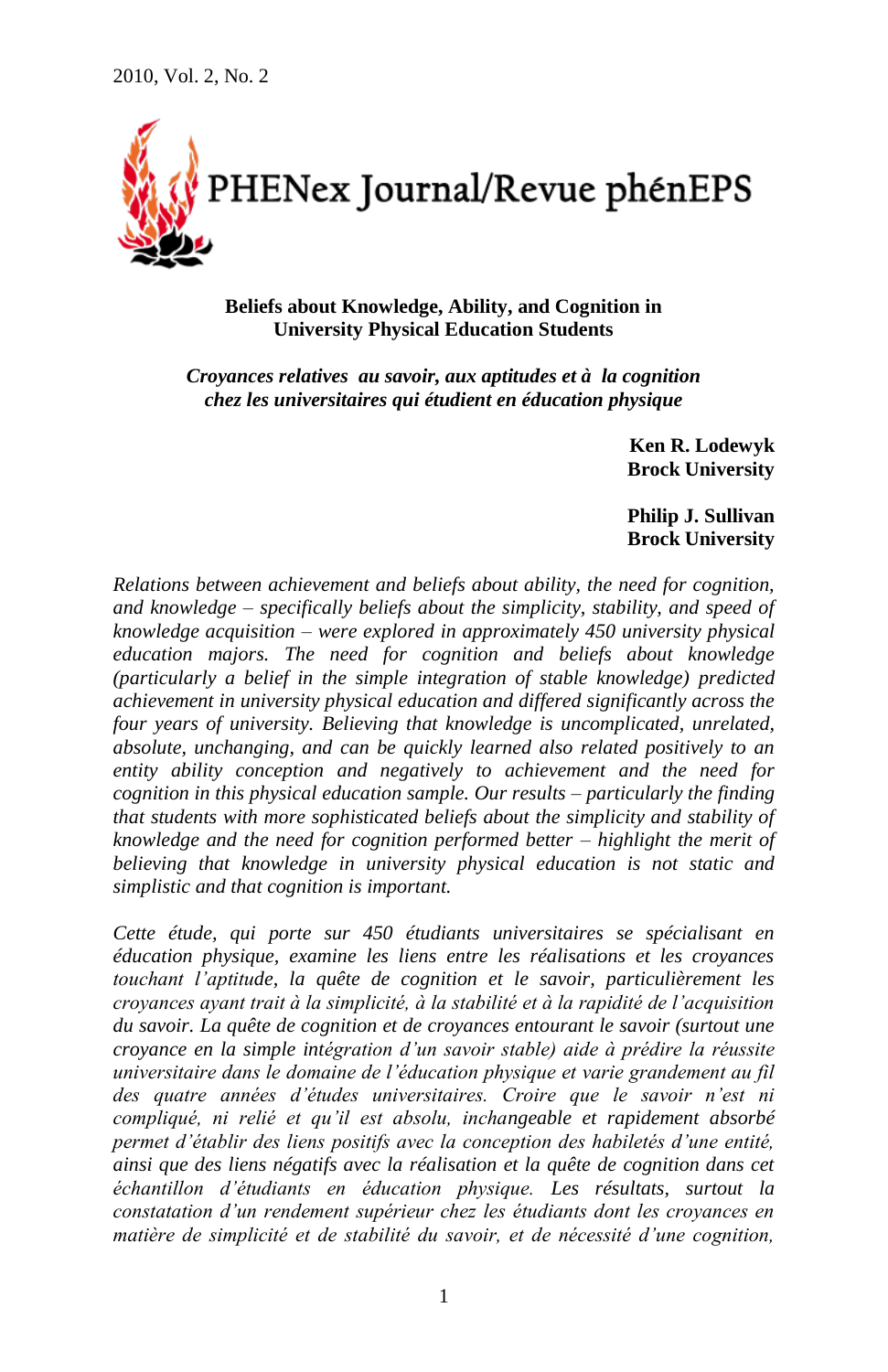*semblent plus raffinées et confirment l'utilité de croire que le savoir en éducation physique acquis à l'université n'est pas statique et simpliste, et que la cognition est importante.*

### **Introduction**

Knowledge is influential in human movement (McPherson & Kernodle, 2003), physical education (Dodds, Griffin & Placek, 2001; Solmon & Lee, 1997), and academic performance (Alexander & Judy, 1988). Knowledge is also influenced by many psychological and contextual factors such as self-beliefs that help learners act as personal agents in their learning by enabling them to feel more in control of their actions and environment (Bandura, 1986). Little is yet known regarding how beliefs about knowledge, ability, and cognition – specifically that cognition is unimportant, that learning occurs quickly or not at all, and that ability is an innate rather than a learned condition − influence achievement in movement-related domains like physical education. This study explores links among and between these beliefs and students' achievement and year in university physical education.

# *Knowledge and Cognition*

Knowledge for the purposes of this study is psychological and contextual by referring to an "individual's personal stock of information, skills, experiences, beliefs and memories; encompassing all that a person knows or believes to be true" (Alexander, Schallert, & Hare, 1991, p. 317) that is also "epistemologically justifiable (philosophical perspective)" (Royce, 1978, p. 148). Domain knowledge encompasses a field of study or realm of thought (Alexander et al., 1991). In academic settings, expert learners generally have more domain-specific knowledge enabling greater comprehension and memory of new material than novices (Alexander & Judy, 1988). Many of these same cognitive processing superiorities are evident in experts in high-strategy sports (McPherson & Kernodle, 2003) and physical education (Ommundsen, 2003; Solmon, 2006). Similar to high academic achievers, individuals with proficient motor and sports skills seem to have more knowledge than novices (Chi, Feltovich & Glaser, 1981) and process information and strategically decide more rapidly (McPherson & Kernodle, 2003).

# *Need for Cognition*

Holding a belief in the need for cognition – one's tendency to employ and take pleasure in attempting to utilize cognition – has also been related to numerous factors of academic performance. A conviction for or against a need for cognition has been statistically linked to being able to manage content ambiguities (Kardash & Scholes, 1996), a willingness and capability for argumentation and problem solving (Nussbaum & Bendixen, 2003), and effort, maintaining attention, satisfaction, and achievement when working on complex learning tasks (Sadowski & Gulgoz, 1992). In other words, individuals reporting a high need for cognition on particularly open-ended tasks that may not have an absolutely correct answer tend to be more aware of how difficult it will be to, for example, adequately consider multiple sources and opinions to resolve the problem. Although these studies have consistently established that students with a higher need for cognition generally tend to be more motivated for and engage more deeply in complex learning tasks, more specific research is needed into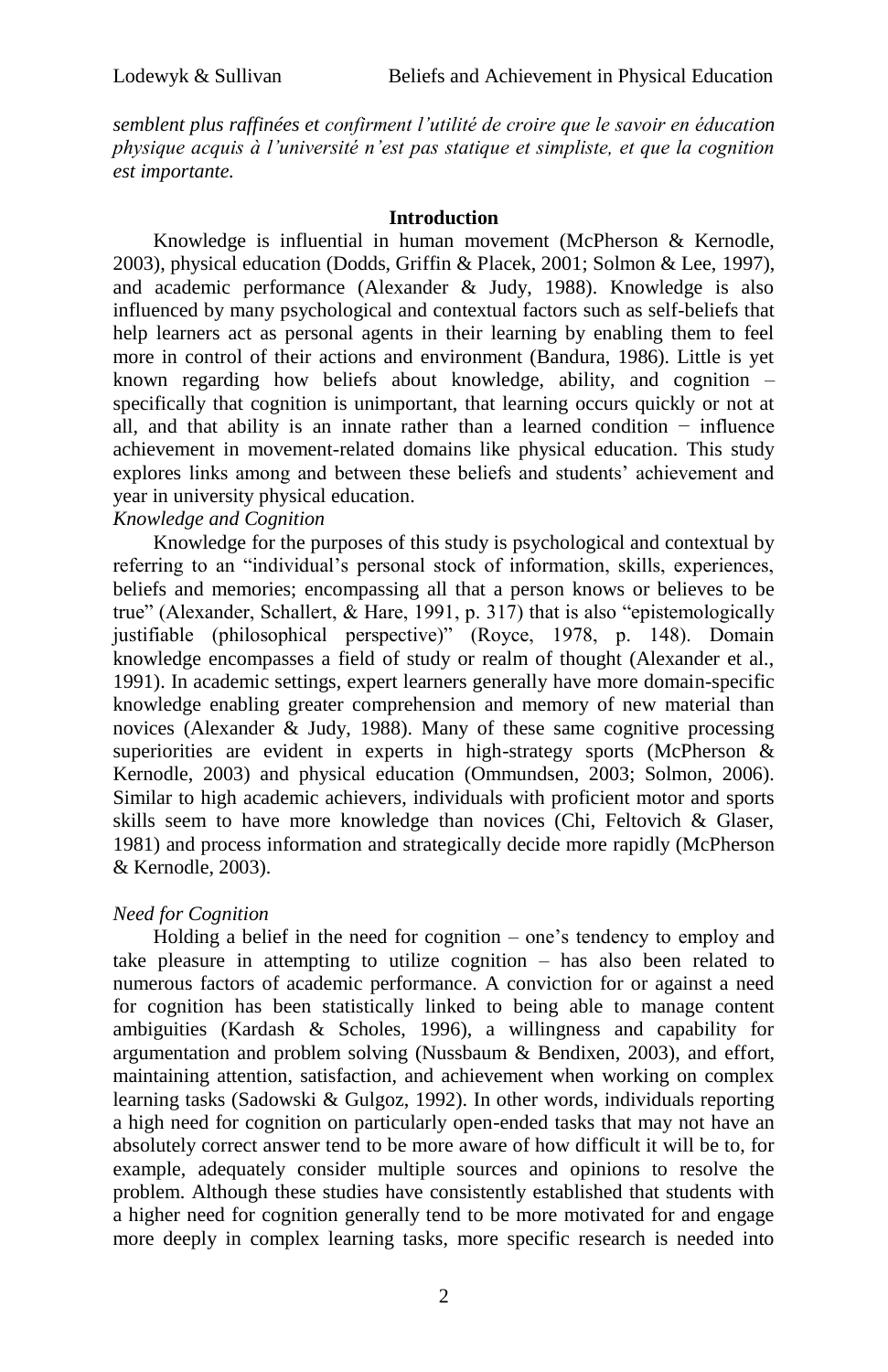relations between such achievement variables in a physical education setting. For example, the important role of cognitive processing and declarative, procedural, and strategic knowledge in movement-oriented domains like physical education and games is clear (Dodds et al., 2001). If research on the need for cognition in other domains applies similarly to physical education, it would be expected that, for example, students reporting a low need for cognition would under-emphasize the importance of such knowledge, have less of it, and would use and enjoy using their cognition (e.g., apply learning strategies) less when completing problemsolving tasks in physical education – all of which might reflect lower achievement scores (Kardash & Scholes, 1996).

# *Beliefs about Knowledge*

Epistemology is a philosophical inquest into the nature of knowledge and knowing – understanding more about the origin, composition, foundation, and methods for justifying human knowledge (Hofer, 2002). There is a burgeoning field of research studying epistemological development educationally from various theoretical frameworks (for reviews see Hofer & Pintrich, 1997, 2002; Muis, Bendixen, and Haerle, 2006). Generally, students' beliefs about knowledge exist along a continuum from maladaptive to adaptive and progress from a view of knowledge as absolute (having all the answers), transitional (beginning to accept some uncertainties), independence (questioning authority and viewing their own opinions as valid), and contextual (constructs justified opinions and judgments that account for multiple relative evidence) (Baxter Magolda, 2002).

Within educational psychology, personal epistemology research studies "how individuals come to know, the theories they hold about knowing, and the manner in which such epistemological premises influence the cognitive processes of thinking and reasoning" (Hofer & Pintrich, 1997, p. 88). Three dimensions of beliefs about knowledge consistently evident in this research paradigm are the simplicity and stability of knowledge and the speed of knowledge acquisition. Having a conviction that knowledge is simple reflects a belief that knowledge is clear, uncomplicated, and unrelated, while viewing knowledge as stable depicts knowledge as absolute, certain, and unchanging. Students' views about the speed of learning can vary from believing knowledge is something that happens rather quickly to one that asserts that knowledge is acquired more gradually through a self-regulated process. Students who assert that learning occurs quickly do not seem to engage with or persist through the content of a complex task long enough to process it deeply (Lodewyk, 2007; Schommer, 1990, 1993).

In educational research, more sophisticated beliefs about knowledge have been linked to higher academic achievement (Lodewyk, 2007; Schommer, 1993), approaches to learning and study (Rodriguez  $& Cano, 2006$ ), conceptual change (Pintrich, Marx, & Boyle, 1993), comprehension (Qian & Alvermann, 1995), motivation (Hofer & Pintrich, 1997, 2002), judging reflectively (Bendixen, Dunkle, & Schraw, 1994), solving problems (Schommer, Crouse, & Rhodes, 1992), depth of information processing (Qian & Alvermann, 1995), changing preconceptions (Lodewyk, 2007), and more advanced capabilities for strategic studying (Schommer et al., 1992). Conversely, less mature beliefs about knowledge relates to an increase in feelings of helplessness (Pintrich et al., 1993) and judging simplistically without providing suitable justification (Lodewyk, 2007).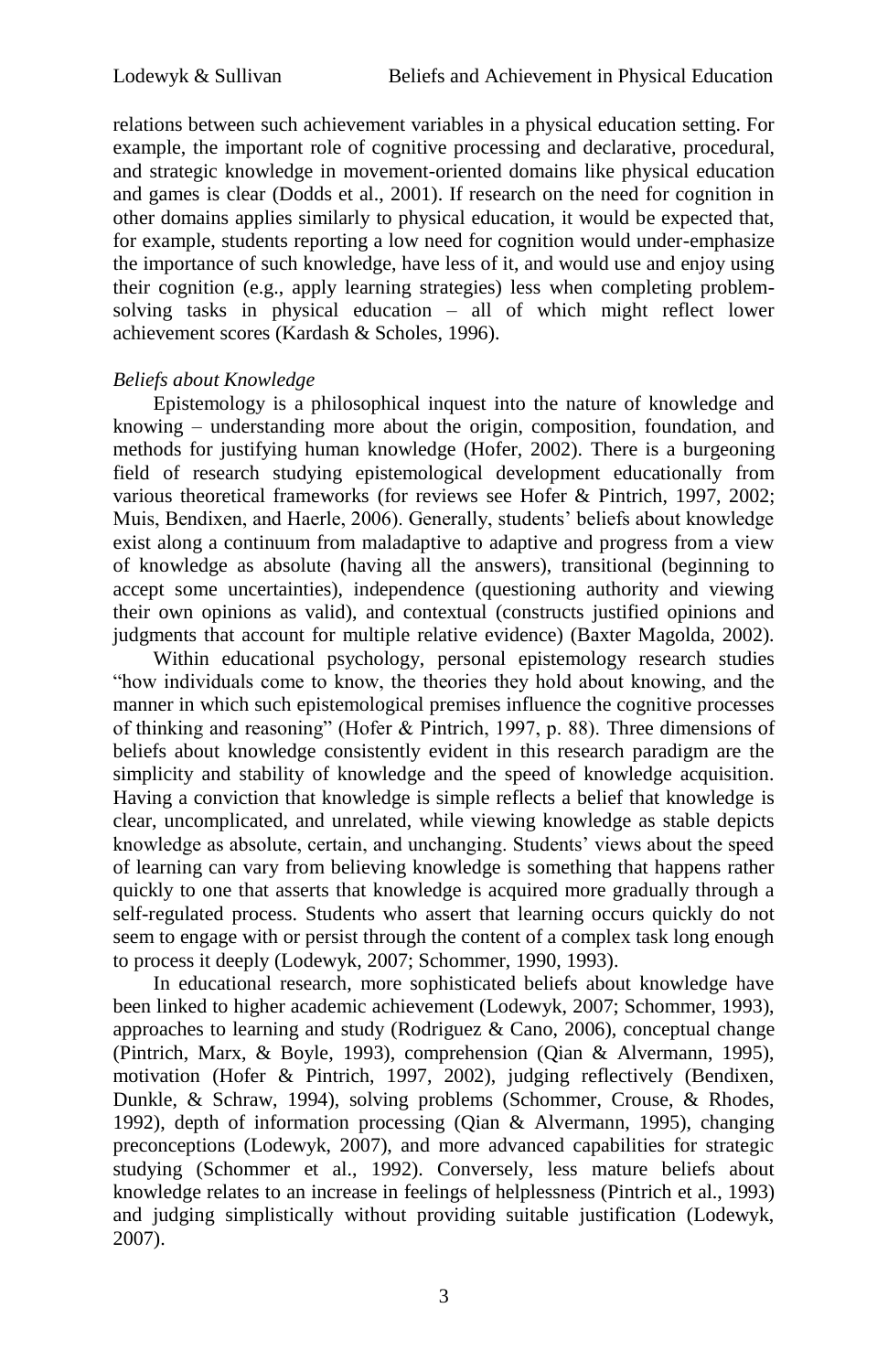In the few investigations of epistemological beliefs within physical education, Lodewyk (2009) reported that high school students' who hold beliefs in the simple integration of knowledge and in stable and useless (lack of importance) knowledge in physical education earn lower grades in physical education. Cothran and Kulinna (2006) found that middle school physical education students' epistemological beliefs varied in their sophistication from an over-reliance on the teacher as the sole transmitter of knowledge to an awareness that knowledge was contextual and could be attained independently and through other sources (i.e., skillful peers). For example, students holding more "absolutist" beliefs about the source and certainty of knowledge were more skeptical about the worthiness of the teacher's role in using indirect teaching strategies (e.g., peer and inquiry) as illustrated by one student's comment: "I don't think this one [peer] is a good idea because the teacher really wouldn't be doing their job. They are the ones that are supposed to be teaching and not leaving it up to the students to do it." (p. 175)

In conceptually related research, Hare and Graber (2000) noted that students' misconceptions about knowledge relative to those of experts were related to their motor skills, semantics, strategies, and tasks in a physical education lesson or activity. From such studies, it can be conjectured that university students majoring in physical education reporting strong beliefs in, for example, the simplicity and stability of knowledge within the major would be prone to a lower academic average in physical education and in being more resistant to altering one's inaccurate pre-conceptions (e.g., information is physical education does not transfer well between games). To illustrate, Kitchener and King (1981) found that students in classroom settings with unlike implicit beliefs differed in their use of strategies while learning and in their thinking and reasoning, each of which affected learning. This relationship may be explained by the students' failure to adequately account for the evolving nature of physical education knowledge and the complexity of the concepts within the domain and their interconnectedness to other domains and even to one's life.

Additional research is needed into the nature of beliefs about knowledge within specific domains such as physical education (Hofer & Pintrich, 2002). This is because beliefs about knowledge may have features that are similar across domains while others may be specific to certain domains (Buehl, Alexander, & Murphy, 2002). For example, a belief that knowledge is simple (disintegrated) could be consistent across domains while the conviction that knowledge is stable (unchanging) may be more pronounced in certain domains like math and physics than in science or the social sciences (Muis et al., 2006). The domain specificity of beliefs about knowledge likely depend on the measure used to assess such beliefs (Muis et al., 2006), the amount of structure (ill-structured versus wellstructured) within a domain (Buehl et al., 2002), and the unique knowledge requirements or epistemological assumptions within each domain (Hofer, 2001).

The development of a valid domain-specific (physical education) quantitative measure – a chief aim of this study – would contribute to the research literature because epistemological beliefs have traditionally been assessed primarily through semi-structured interviews (Baxter Magolda, 2002), domain-general quantitative surveys (Schommer, 1993), and through demonstrations of one's ability in argumentative reasoning and making reflective judgments. For example, Kitchener and King's (1981) reflective judgment model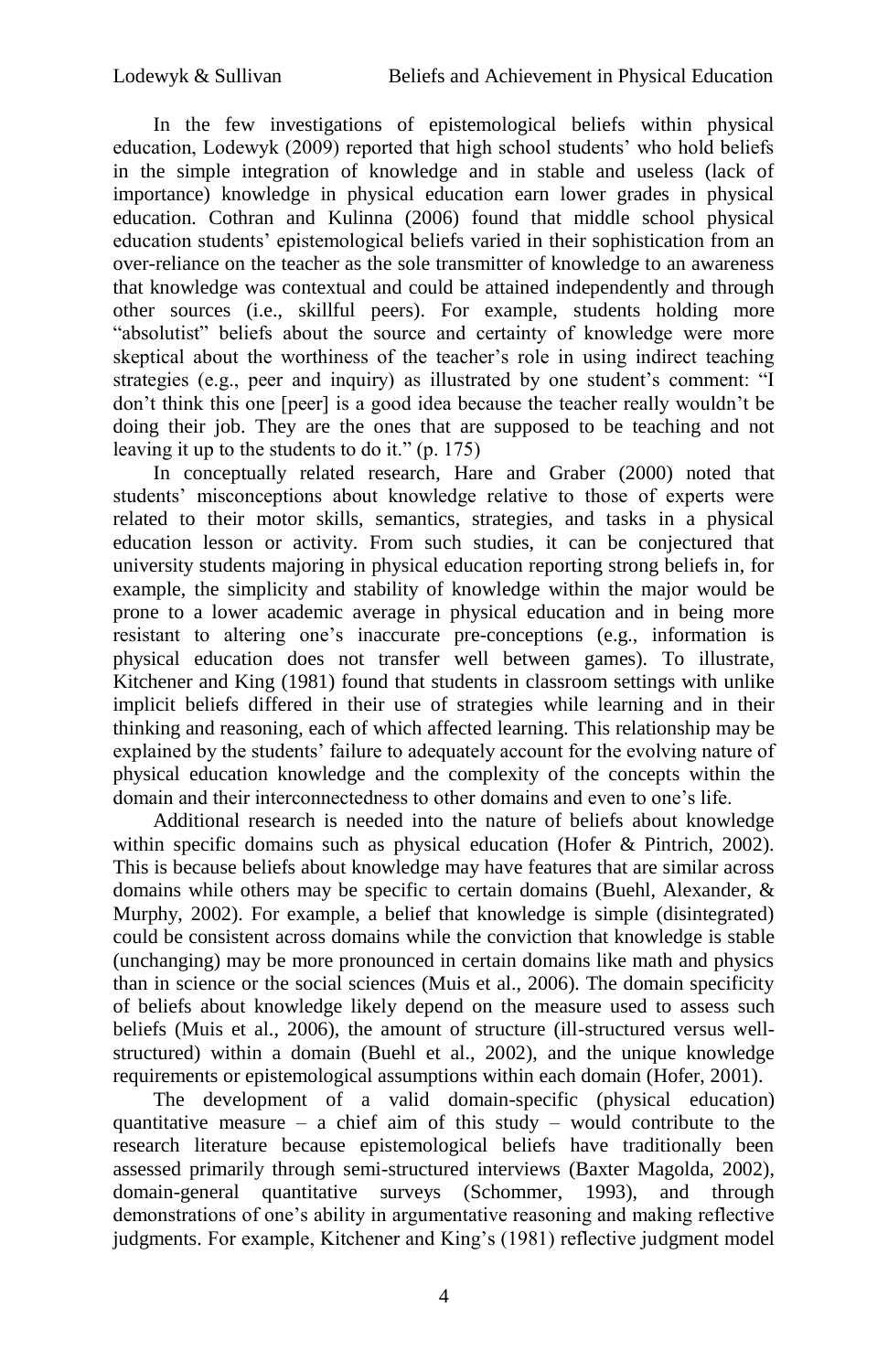focuses on thinking rather than on learning as it speculates about the role of epistemological beliefs in solving more open-ended learning tasks. Since calls were made for more domain-specific measures, several new domain-specific and culturally-relevant quantitative measures have been developed (Chan & Elliott, 2004; Lodewyk, 2009; Qian & Alvermann, 1995); but one has yet to be established for validation in a university physical education setting.

# *Conceptions of Ability*

Conceptions of ability are a self-belief about the extent to which learning can be developed through concentrated hard work (incremental ability) or is simply reliant on innate (fixed) ability. The concept originated from Dweck and Leggett's (1988) research reporting that students who believe that intelligence and/or ability can increase incrementally were more likely to attribute achievement to effort, held more adaptive learning-oriented goals, and exhibited more self-determination and persistence in the face of challenges. Conversely, those holding convictions that ability is innate typically attribute failures more to lack of ability than to effort, and sacrifice learning and effort in order to appear smart or avoid looking foolish. This may be because these students believe that, since effort implies low ability, demonstrating effort is counterproductive.

Research on ability conceptions in sport and physical education has reported that students who endorse an incremental-learning physical ability conception tend to use self-regulatory strategies more advantageously (Ommundsen, 2003), show more enjoyment (Biddle, Wang, Chatzisarantis, & Spray, 2003), and believe that effort can mediate ability to enable one to attain his or her potential (Li, Lee, & Solmon, 2005). Meanwhile, those with more of an entity conception of ability demonstrate less effort, intrinsic motivation (Biddle et al., 2003; Li et al., 2005) and self-regulatory strategies while reporting higher anxiety and more self-handicapping behaviors (Ommundsen, 2001, 2003).

# *Rationale*

Research jointly investigating need for cognition, ability conceptions, beliefs about knowledge and achievement – particularly relative to physical education – is scant. The limited evidence suggests that a reduced belief in the need for cognition relates to stronger views in the simplicity and stability (certainty) of academic knowledge (Crowson, 2003). Thus, individuals who have less need for cognition are more prone to believing that academic knowledge in various domains is isolated and unchanging. This has implications on students' potential to actively discuss, construct knowledge, and integrate ideas when learning. Two empirical studies have investigated ability conceptions and beliefs about knowledge. First, studying the respective roles of beliefs about knowledge and ability conceptions in Norwegian postsecondary students, Braten and Stromso (2005) found that beliefs about knowledge more strongly predicted self-regulated learning than implicit theories of intelligence. Second, in a study of high school physical education students, Lodewyk (2009) reported that both entity (positively) and incremental (inversely) ability conceptions significantly predicted belief in the simple integration of knowledge and in the simple utility for knowledge. Both studies revealed that beliefs about knowledge and ability are related yet distinct constructs and welcome additional domain-specific research as to their relationship to each other and to achievement.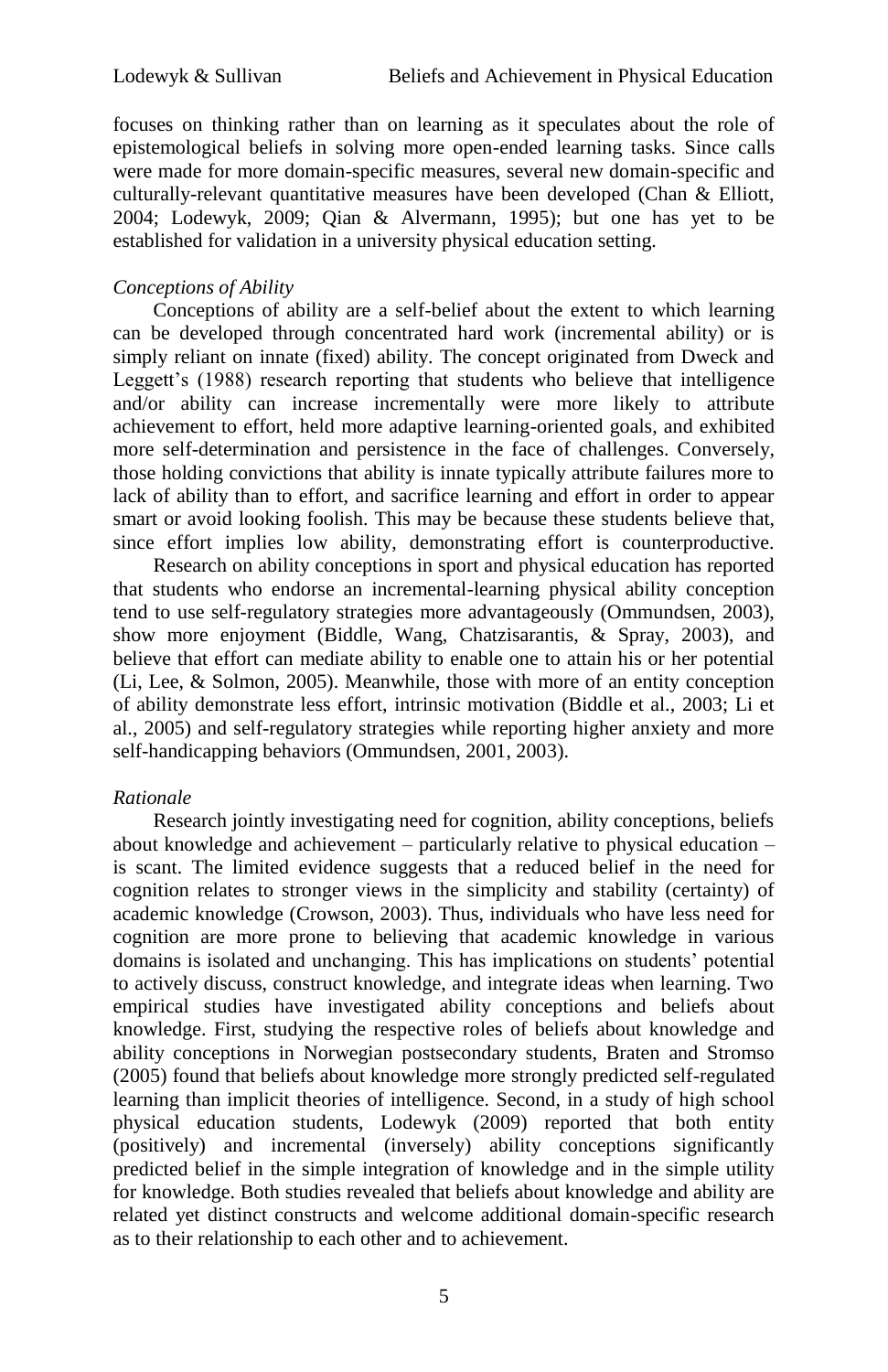Learning more about how these beliefs relative to physical education change over four years of university will help illuminate their potential role in the domain. Beliefs about knowledge tend to mature as students age and progress academically (Baxter-Magolda, 2002; King & Kitchener, 1994). Such age-related developments have yet to be investigated in physical education. Further, although no known studies have empirically demonstrated progression in the need for cognition as a student ages or progresses in school, strong associations between it, academic achievement (Sadowski & Gulgoz, 1992) and related factors like argumentation and elaborative processing (Kardash & Scholes, 1996; Nussbaum & Bendixen, 2003) provide some impetus for such progressions. In assessing ability conceptions in both academic and physical domains with children, Fry and Duda (1997) found that ability conceptions matured with age.

# *Objectives*

The overall purpose of this study is to develop and test a quantitative measure for assessing beliefs about knowledge in physical education; to determine relations among beliefs about knowledge, ability, and need for cognition and how each associate with achievement in physical education; and, to assess developmental differences in these beliefs. We generally anticipate that since undergraduate physical education majors likely recognize the importance of knowledge, purposeful effort, and deeper processing for succeeding academically in university physical education, beliefs about knowledge, ability, and the need for cognition will relate significantly while collectively and separately predicting achievement in physical education.

There are four specific objectives for the study. First, the factor structure and psychometric properties of a new quantitative measure for assessing beliefs about epistemology in university physical education students is assessed. Second, the validity of beliefs about knowledge and the need for cognition are assessed by exposing statistical associations among these beliefs and ability conceptions. On the basis of Lodewyk (2009) and Braten and Stromso's (2005) results, we anticipate that beliefs about knowledge will relate statistically to and make unique conceptual and empirical research contributions beyond the influence of ability conceptions. Third, predictive relations between students' achievement in physical education and their beliefs about knowledge, ability, and the need for cognition are sought. Finally, developmental differences in beliefs about knowledge, ability, and need for cognition are examined across the years of undergraduate study. On the basis of research evidence from other domains (Baxter-Magolda, 2002; King & Kitchener, 1994), we expect beliefs about physical education knowledge to become increasingly sophisticated over the four years of undergraduate study as undergraduates recognize more of the importance of knowledge, purposeful effort, and deeper processing in physical education.

# **Methods**

#### *Participants and Procedure*

An overall sample of 469 volunteering undergraduate students majoring in physical education (82% participation rate) at a large public university ( $n =$ 14,000) in south central Canada completed three short questionnaires tapping their beliefs about knowledge, ability, and the need for cognition. The surveys were administered by the first author and were completed in approximately 15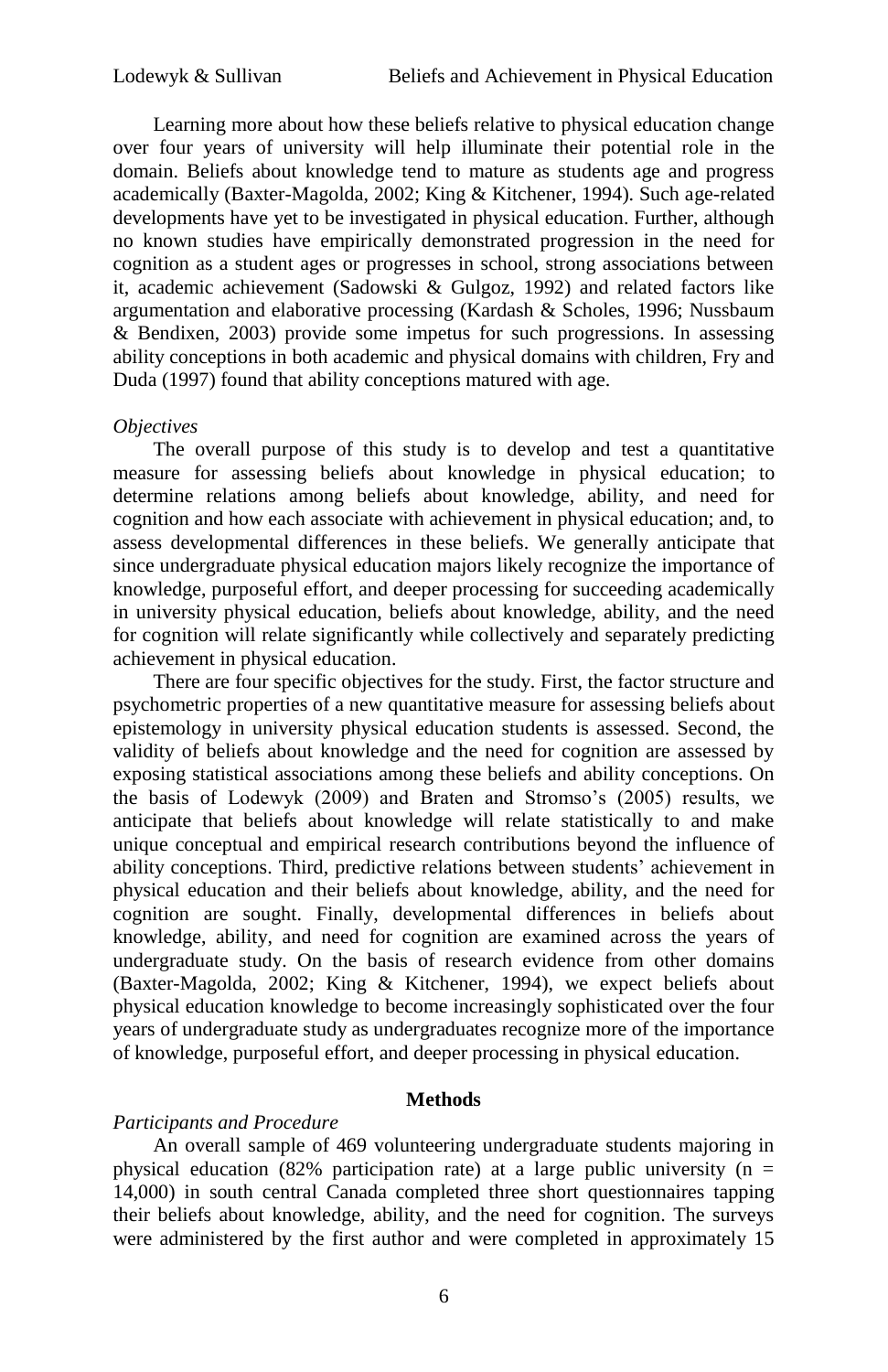minutes during one of their semester-long physical education courses. Before completing the surveys or indicating their consent, students were visually (consent forms) and verbally (first author) informed that the purpose of the study was to collect information about their beliefs about knowledge, ability, and cognition in physical education. They were also reminded that there were no correct or incorrect answers and ensured of the confidentially and anonymity of their responses. Following an analysis of multivariate outliers using Mahalanobis Distance  $(p < .001)$  as the criterion, 15 students were deleted from the sample culminating in a final sample of 454 (285 females, 169 males) across all four years of undergraduate study (first year  $= 84$ ; second year  $= 74$ ; third year  $= 192$ ; fourth or more years  $= 104$ ). Most were in a middle-class socioeconomic status and were Caucasian (95.8%).

# *Measures*

*Beliefs about knowledge.* To assess students' beliefs about knowledge, a questionnaire developed by the authors entitled *Beliefs about Knowledge in Physical Education Questionnaire* (BEPEQ) was administered. Items were selected through a 5-step process. First, items  $(N = 22)$  with high factor loadings  $(> .45)$  for either the simplicity ( $n = 13$ ), stability ( $n = 6$ ), or speed of knowledge acquisition  $(n = 3)$  were selected by the lead Lodewyk from valid measures used previously in educational research measuring beliefs about knowledge (e.g., Buehl et al., 2002; Hofer, 2002; Schommer, 1993; Schommer et al., 2002). Second, the pool of items was screened for conceptual relevance to their proposed factors by two established epistemological belief researchers. Third, three physical education experts were asked to assess the content relevance of each of the proposed items to physical education. Finally, a pilot study was conducted with 25 second and third-year physical education majors from the same university. These students were asked to circle ambiguous, misspelled, unclear, or irrelevant items, phrases, or words as they completed the questionnaires. This process failed to reveal concerns with any of the selected items. Prior to statistical analyses, missing data were replaced by the mean of nearby values. One item from the BEPEQ deviated from normality (Tabachnick & Fidell, 2006) and was deleted which resulted in a 21-item measure.

Items were randomly distributed to decrease repetition and negatively weighted items were counterbalanced to promote authentic completion of the questionnaire. A 5-point Likert scale ranging from "strongly disagree" (1) to "strongly agree" (5) was used. Higher values for each factor reflected a stronger belief for what that factor represented. For example, students scoring high in simplicity of knowledge would believe more strongly that knowledge in university physical education is clear, uncomplicated, and not highly integrated to other concepts inside or outside the domain. Examples of items representing each dimension are: "A challenge in physical education can be approached in several different ways" (simplicity of knowledge) (Buehl et al., 2002); "The concepts to be learned in physical education are unchanging" (stability of knowledge) (Hofer, 2002); and, "In physical education, if I cannot understand something quickly, it usually means I will never understand it" (speed of knowledge acquisition) (Schommer, 1993).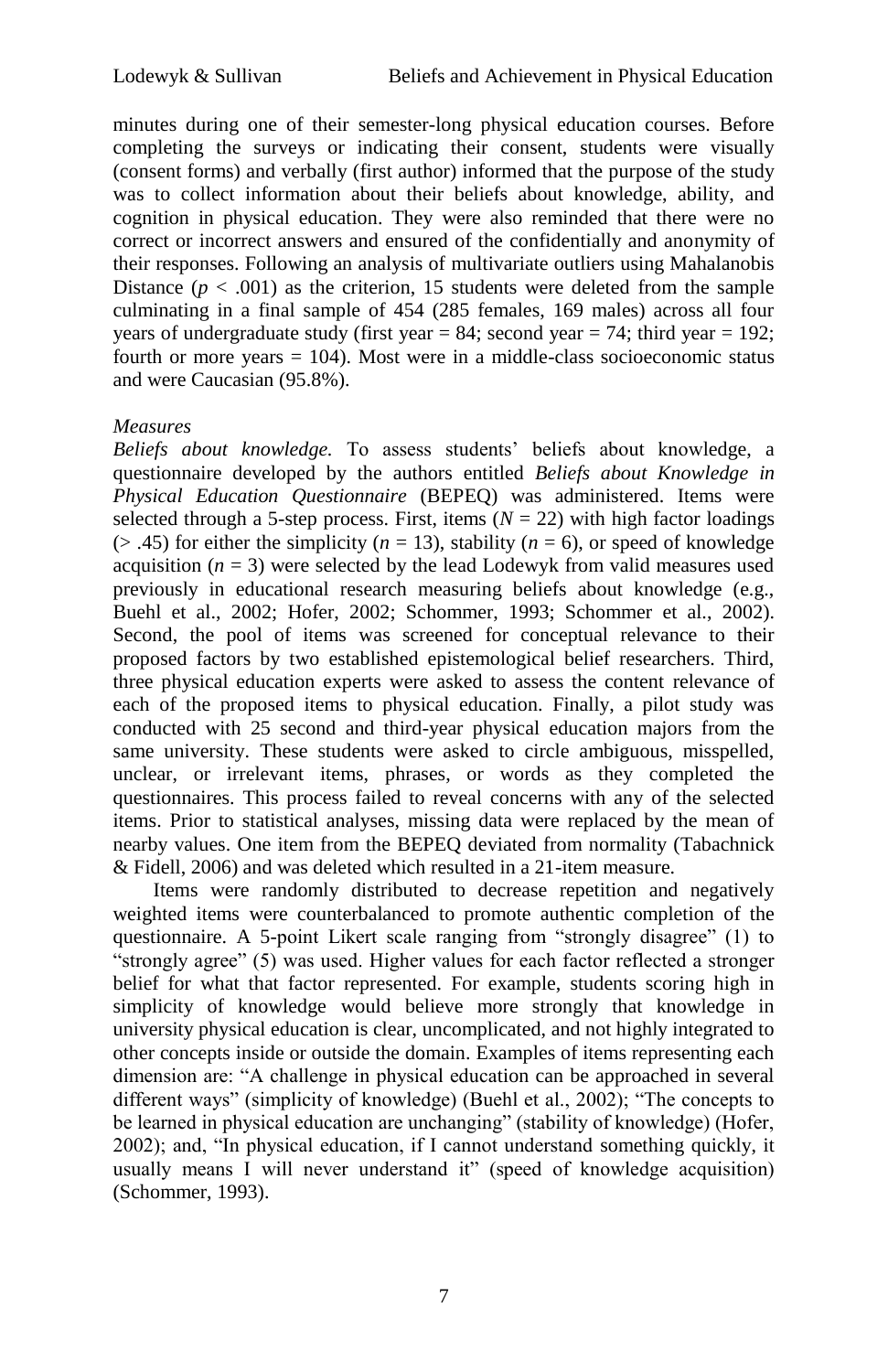*Ability conceptions.* Beliefs about ability in physical education were assessed using the *Conceptions of the Nature of Sport Ability II Questionnaire*  (CNAAQII). This 12-item measure uses a 5-point Likert scale ranging from "strongly disagree" (1) to "strongly agree" (5). It has been validated in previous research in physical education (Ommundsen, 2003) and sports (Biddle et al., 2003) with two first-order factors: Incremental (six items) and entity (six items) ability conceptions. Students who conceive of ability as incremental (IAC) believe that it is a product of learning and improving through effort. Those holding a belief that ability is an entity (EAC) espouse that ability in physical education is inherited (innate gift) and, that even with effort, cannot be changed. In previous research (Ommundsen, 2003), the CNAAQII has demonstrated a consistent factor structure with satisfactory goodness of fit indices ( $\chi^2$  (51) = 89.78; CFI = .95), internal consistency coefficients for factors  $(.74 - .84)$ , and evidence of predictive validity through established relations with achievementrelated variables. For example, Biddle et al. (2003) found that, in children aged 11-14, incremental beliefs tend to be characteristic of individuals that enjoy sports more and have a task goal-orientation while entity beliefs seem to facilitate ego goal-orientations and a lack of motivation particularly in individuals with low perceived competence. Item examples are: "To be good at physical education, you need to be born with the basic qualities which allow you success" (entity) and "How good you are at physical education will always improve if you work at it" (incremental).

*Need for cognition.* Beliefs about the necessity for cognition in physical education were tapped using 8 of the 18 items on the *Need for Cognition Questionnaire* (NCQ) used previously in educational research with university students (Kardash & Scholes, 1996). The eight selected items were chosen by the first Lodewyk because the others in the NCQ were not deemed to be sufficiently relevant for gauging students' beliefs about the need for cognition within physical education. In other words, the deleted items assessed a more general belief in the need for cognition (e.g., "I prefer my life to be filled with puzzles that I must solve"). Sample items include: "I really enjoy tasks in physical education that involve coming up with new solutions to problems" and "I prefer tasks in physical education that make me think than those that do not." The NCQ uses a 5-point Likert scale ranging from "strongly disagree" (1) to "strongly agree" (5). A larger score indicates a higher need for cognition or more specifically, a desire for getting involved in challenging situations that require more intense thought, problem-solving, and critical-thinking in physical education.

Each item was screened using a validation process similar to that described earlier for the development of the BEPEQ. Results of analysis from two physical education experts and the same pilot study revealed no problem items. We further justify our use of the modified measure by citing the sound construct validation and internal consistency reliabilities (coefficient alpha in the range of .90) in other uses of the NCQ (e.g., Kardash  $\&$  Scholes, 1996). To ensure adequate reliability of the scale, we will include the scale only if the internal consistency reliability coefficient is above the recommended level of .60 for scales with fewer than 10 items (Loewenthal, 1996).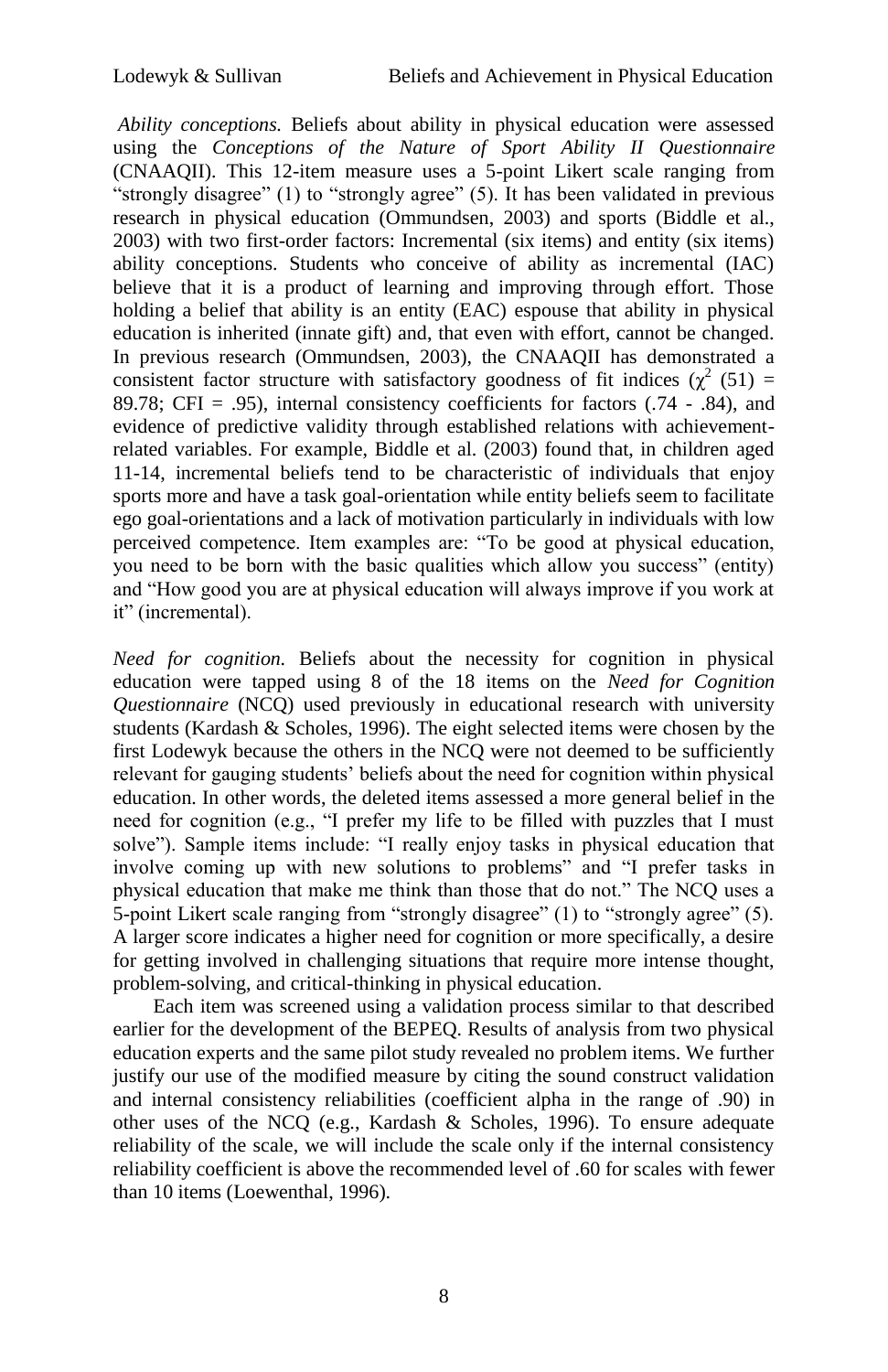*Achievement.* On a short *Demographic Survey*, students answered several questions about their year in university, age, ethnicity, socio-economic status, and the average percentage grade they generally attained in the university physical education courses (Mean =  $77.56\%$ ; SD =  $5.88$ ). Correspondence of letter to percentage grades was:  $>79.55 = A$ ;  $79.54 - 69.55 = B$ ;  $69.54 - 59.55 = C$ ;  $59.54$  $-49.55 = D$ ;  $\lt 49.54 = F$ . Their grade was based on 30 half-credit (semester) courses within the Physical Education and Kinesiology Department that followed a fixed schedule of courses according to students' year in university. Among these were required courses in Anatomy (2), Physiology (2), Foundations of Movement Studies, Developmental Games, Educational Gymnastics, Dance Education, Growth and Motor Development, Motor Behavior, Research Design and Evaluation, Health and Physical Activity, Exercise Physiology, History of Physical Education and Sport, Adapted Physical Education, Sport Psychology, Data Analysis, Biomechanics, Movement Philosophy, Lifespan Physical Activity, and several movement-oriented elective courses (e.g., Formal Games, Advanced Dance and/or Educational Gymnastics, Outdoor Education). This physical education major is accredited by the Canadian University Physical Education and Kinesiology Administrators (CUPEKA). Screening of the major by a lead reviewer for the National (United States) Council for the Accreditation of Teacher Educators (NCATE) and the National (United States) Association for Sport and Physical Education (NASPE) reported that the content knowledge required in this major is consistent with that recommended by NCATE-NASPE and with the International Council for Sport, Health, Physical Education, Recreation, and Dance (2009). Consequently, physical education achievement in this study appears to reflect that of many other undergraduate physical education programs.

Students in this study were generally aware of their achievement average within their university major since it was computed and accessible to them online along with their non-major average and overall academic average in their university academic record. This average was used by the department and university to ensure students earned the minimum standards to remain in the major  $(0.65\%)$ , graduate, or apply for graduate school or Bachelor of Education degree programs. As further validation of this achievement measure, we highlight the previous use of self-reported achievement in published educational research (e.g., Lodewyk, 2009; Lodewyk & Winne, 2005) that has been highly accurate in undergraduate students. For example, Winne and Jamieson-Noel (2002) revealed a correlation of .88 and a reliability index of .82 for calibration of achievement in university students. Nevertheless, we note as a caution the inherent variability in students' interpretations and reports of their achievement within any major. We also recognize that students' conceptualization of this major or the domain of physical education in this study may differ from those in other settings and naturally restricts the transferability of our results to dissimilar undergraduate contexts.

### **Results**

# *Factor Structure*

To meet our first objective – assessing the factor structure and psychometric properties of a new quantitative measure for assessing beliefs about epistemology in university physical education students – the sample was randomly split into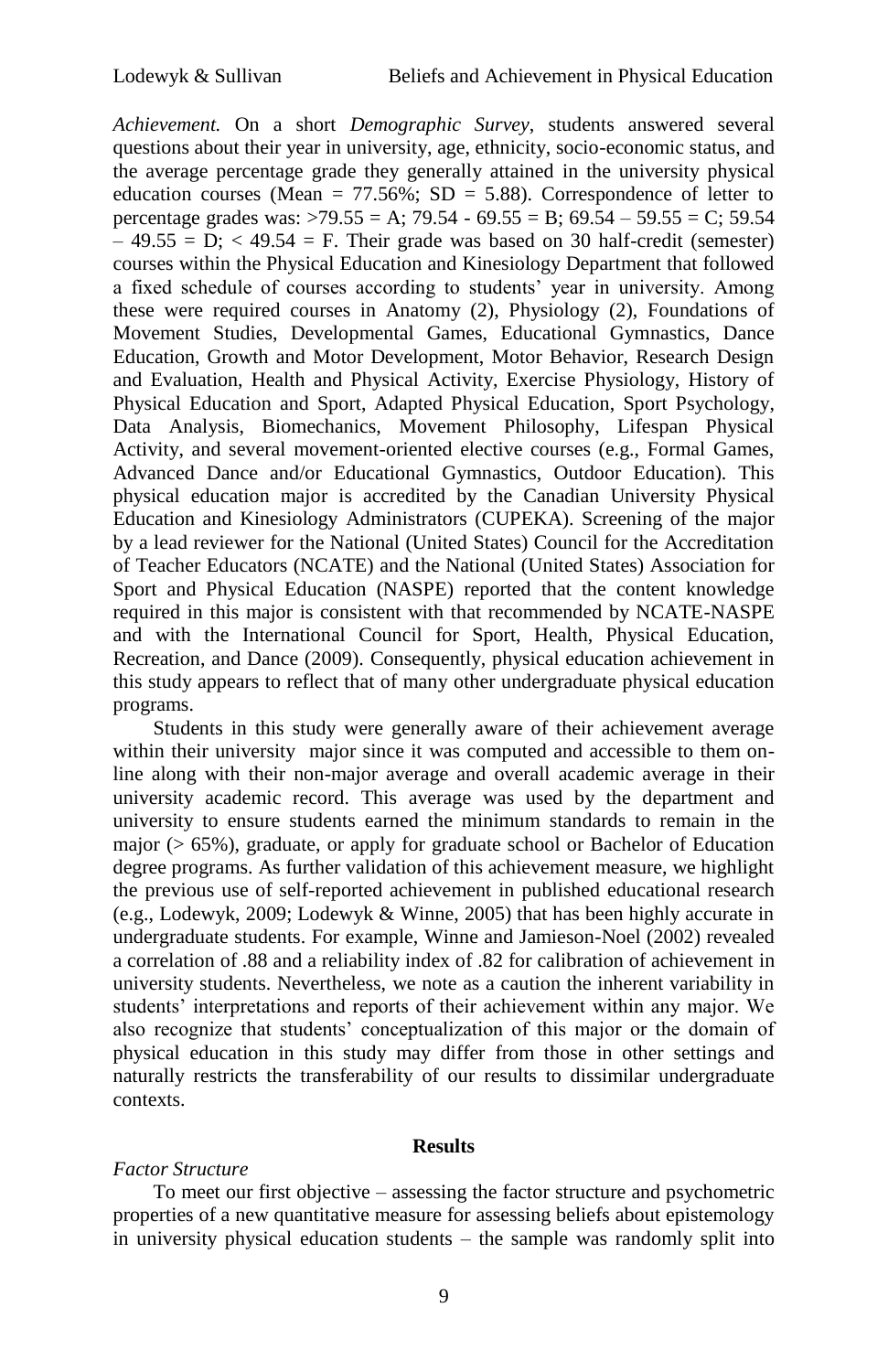two sub-samples ( $n = 200$  and 254). The first of these ( $n = 200$ ) was used for an exploratory factor analysis (EFA) to uncover any model inherent in the data. Any emergent model would then be confirmed through a CFA with the second independent sample. The EFA used the maximum likelihood method of extraction and a direct oblimin rotation. These procedures used SPSS 15.1.0.1. In order to remain consistent with the literature (Muis et al., 2006) and attempt to uncover three interrelated factors, factor extraction was forced onto three factors which is a procedure that has been used previously in the discipline (e.g., Braten & Stromso, 2005; Lodewyk, 2009) and has been supported in similar circumstances (e.g., Ferguson & Cox, 1993; Henson & Roberts, 2006). Factor loadings of .43 were interpreted as significant (Tabachnick & Fidell, 2006), and no cross loadings of items on the three factors was allowed.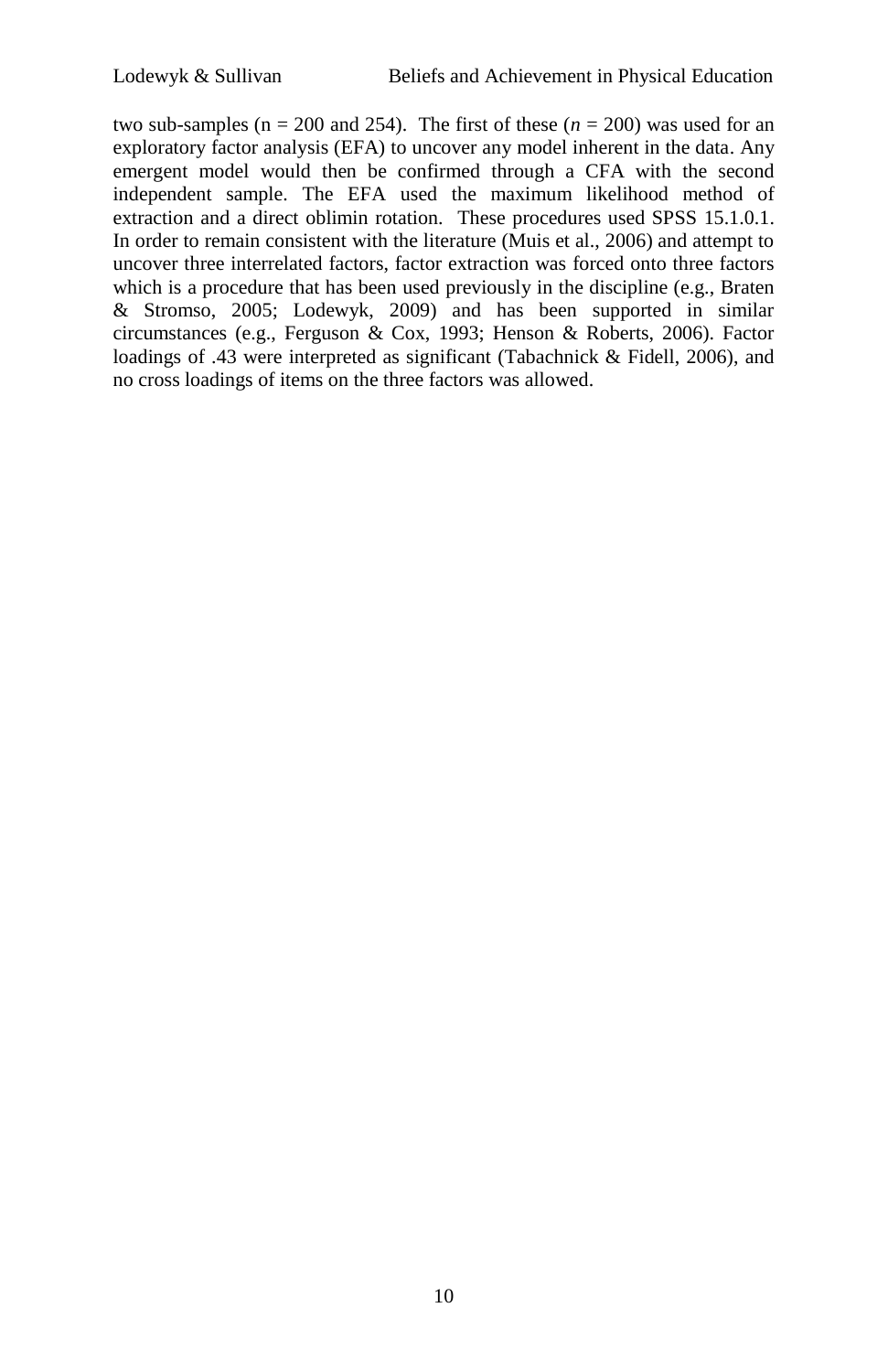### Table 1

*EPEQ Factor Items, Cronbach's Alpha (), and Exploratory Factor Analysis Loadings (N = 200)*

| Items and Factors $(\alpha)$                                                                                       | SISK<br>(.66) | OLSK JK<br>(.67) |      |
|--------------------------------------------------------------------------------------------------------------------|---------------|------------------|------|
| 1. There are connections between the material in physical education and in other courses.                          | .63           |                  |      |
| 2. It is important for students to connect the new ideas learned in physical education to what they already know.  | .60           |                  |      |
| 3. A challenge in physical education can be approached in several different ways.                                  | .58           |                  |      |
| 4. Answers to questions in physical education change as experts gather more information.                           | .56           |                  |      |
| 5. Physical education relates to day to day life.                                                                  | .53           |                  |      |
| 6. In physical education, most challenges have only one right answer.                                              |               | $-.78$           |      |
| 7. In physical education, if I cannot understand something quickly, it usually means I will never understand it.   |               | $-.52$           |      |
| 8. All experts in physical education understand physical education in the same way.                                |               | $-.47$           |      |
| 9. To learn information the best in physical education I should memorize the facts.                                |               | $-.45$           |      |
| 10. If I am ever going to understand something in physical education, it will make sense the first time I hear it. |               | $-.44$           |      |
| 11. Correct answers in physical education are more a matter of opinion than fact.                                  |               |                  | .62  |
| 12. There is really no way to determine whether someone has the right answer in physical education.                |               |                  | .48  |
| Total Variance Explained (23.86%)                                                                                  | 15.22         | 4.03             | 4.61 |

Note. Based on a three-factor oblimin rotation; QLSK = Quick Learning of Stable Knowledge; SISK = Simple Integration of Stable Knowledge (items for this factor were all reversed scored);  $JK =$  Justification of Knowledge; The following items were adapted (for physical education) and used from the following sources: 1,2,3,5 (Buehl et al., 2002); 7,10 (Schommer et al., 2002); 9 (Schommer, 1993); 4,6,8,11,12 (Hofer, 2002); Items 1-5, 11, 12 are reverse coded.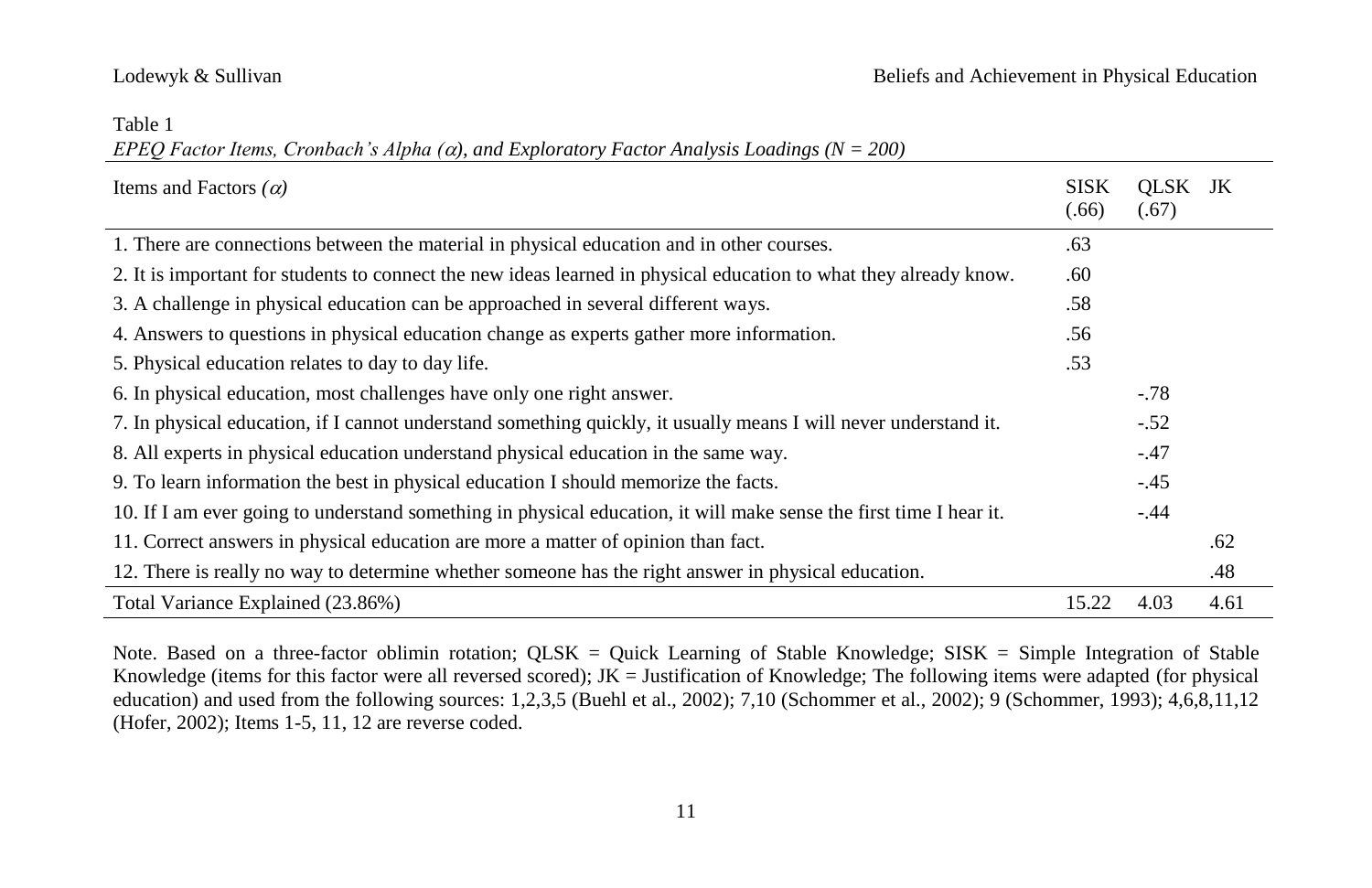The EFA revealed that the first factor consisted of five items, accounted for 15.22% of the overall variance, had an eigenvalue of 3.20, and conceptually reflected students' beliefs in Simple Integration of Stable Knowledge (SISK). Students with high levels of SISK report seeing little value in integrating physical education knowledge with knowledge that has been learned previously, is in other (non-physical education) domains, and/or rather practical knowledge that can considered useful for everyday life. They also believe knowledge in physical education is not malleable. In other words, students with such a belief tend to believe that knowledge in university physical education is relatively unchanging, isolated from content from other domains, has little applicability or use for everyday life, and has very little association to what they already know. The second factor loaded five items, accounted for 5.03% of the variance, had an eigenvalue of 1.06, and was named Quick Learning of Stable Knowledge (QLSK). This factor represents a belief that knowledge in physical education consists more of a collection of unchanging facts that are typically interpreted similarly by everyone and can learned quickly. In other words, students high in QLSK tend to believe that knowledge in physical education does not evolve much over time, is either quickly understood or it likely will not be, and has little ambiguity (e.g., debatable concepts). The final factor loaded only two items, represented 4.61 of the variance, had an eigenvalue of .97, and reflected students' belief that they could justify (construct) knowledge rather than simply accept it as fact. Since this factor contained insufficient items for credibility (Tabachnick & Fidell, 2006), it was not used in subsequent analysis. Item and their factors loadings are provided in Table 1.

The fit of this model to the second sample ( $n = 254$ ) was examined through a confirmatory factor analysis with EQS 6.1. Maximum Likelihood was the method of extraction, and contingent with the oblique rotation in the EFA, a path was allowed between the factors. Values for an excellent fit are fewer than .95 on the CFI (Hu & Bentler, 1999), .05 or less for the RMSEA (Browne & Cudeck, 1993), and .08 or less for the SRMR (Hu & Bentler, 1999). Results of this model included the CFI = .89, RMSEA = .05, and SRMR = .07. Although the CFI value is lower than the criteria for excellent fit to the data, both the RMSEA and SRMR values exceeded the criteria for excellent fit. Several published studies using CFA in physical education and sport do provide similar values for the CFI (e.g., Keating, Guan, Ferguson, Chen & Bridges, 2008; Short, Feltz & Sullivan, 2005). On this basis, we inferred that the model adequately fit the data.

The internal consistency coefficients for the other scales in this study (.66 SISK, and .67 QLSK, .72 for EAC; .60 for IAC, .75 for Need for Cognition,) were deemed suitable to warrant their inclusion in subsequent analyses. Although the conventional value for acceptable internal consistency is .70, Loewenthal (1996) has suggested that with factors comprising less than 10 items, alphas of greater than .60 are acceptable. Moderate correlations (< .45) pre-empted concerns over scale multicollinearity (Tabachnick & Fiddell, 2006). Descriptive statistics and internal consistency coefficients for each belief scale are illustrated in Tables 2 and 3.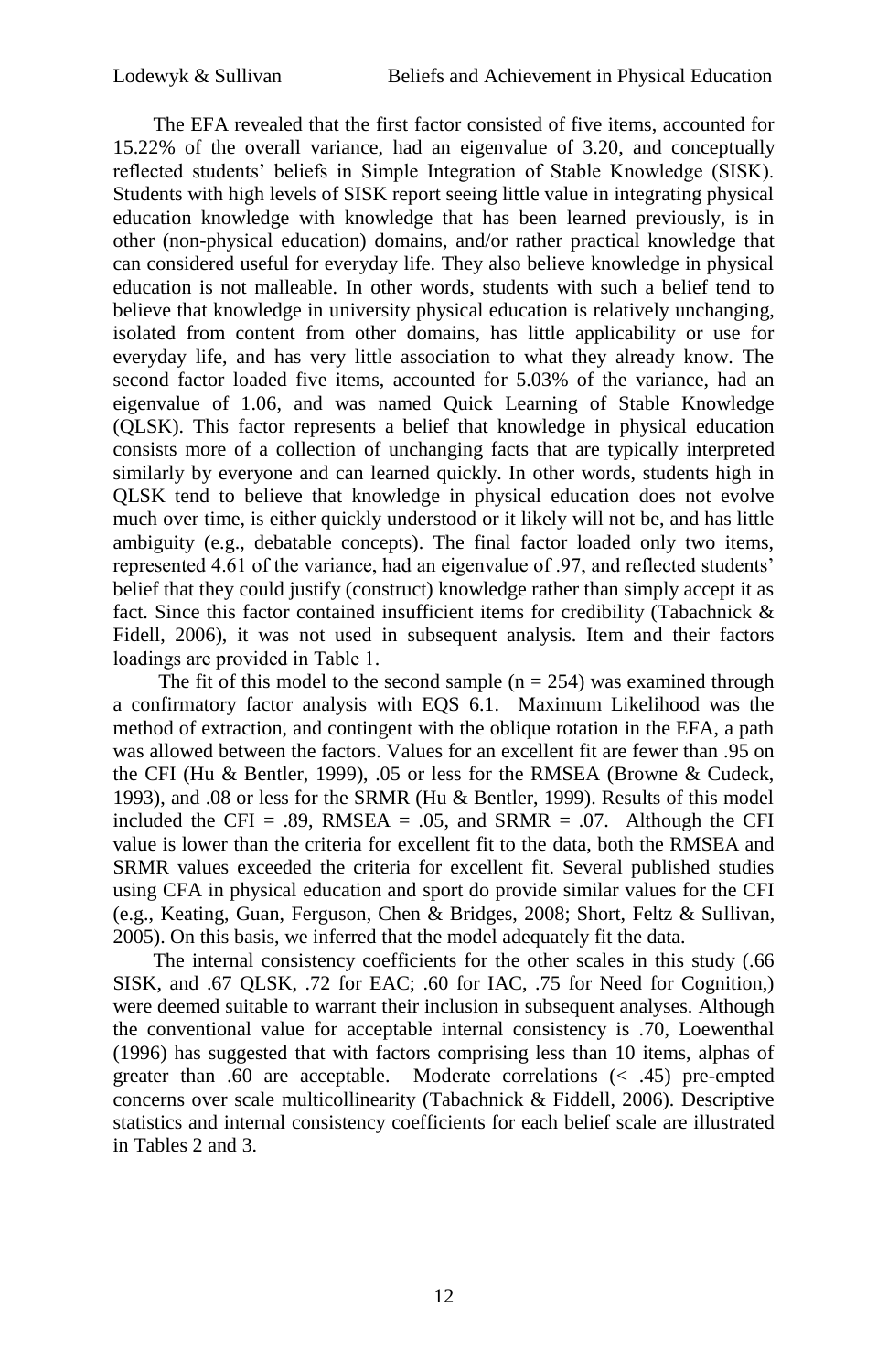| Descriptive Statistics, Cronbach's Alpha ( $\alpha$ ), and Pearson Correlations ( $N = 454$ ) |  |  |
|-----------------------------------------------------------------------------------------------|--|--|
|                                                                                               |  |  |

| Factor                                           | $\alpha$ | $\boldsymbol{M}$ | SD   | 1        | 2         | 3       | $\overline{4}$ | 5      | 6 |
|--------------------------------------------------|----------|------------------|------|----------|-----------|---------|----------------|--------|---|
| 1. Simple Integration of Stable Knowledge (SISK) | .66      | 1.76             | .39  |          |           |         |                |        |   |
| 2. Quick Learning of Stable Knowledge (QLSK)     | .67      | 2.03             | .48  | $.44**$  |           |         |                |        |   |
| 3. Need for Cognition (NC)                       | .75      | 3.50             | .51  | $-43**$  | $-40**$ – |         |                |        |   |
| 4. Incremental Ability Conception (IAC)          | .60      | 3.91             | .45  | $-.25**$ | $-.001$   | .07     |                |        |   |
| 5. Entity Ability Conception (EAC)               | .72      | 2.20             | .52  | $.23**$  | $.41**$   | $-.26*$ | $-.07$         |        |   |
| 6. Achievement in physical education (PEA)       |          | 77.56            | 5.88 | $-.27**$ | $-.22**$  | $.25**$ | $-.02$         | $-.08$ |   |

Note. *y*-axis is the outcome variable.  $* = p < .05; ** = p < .01$ ,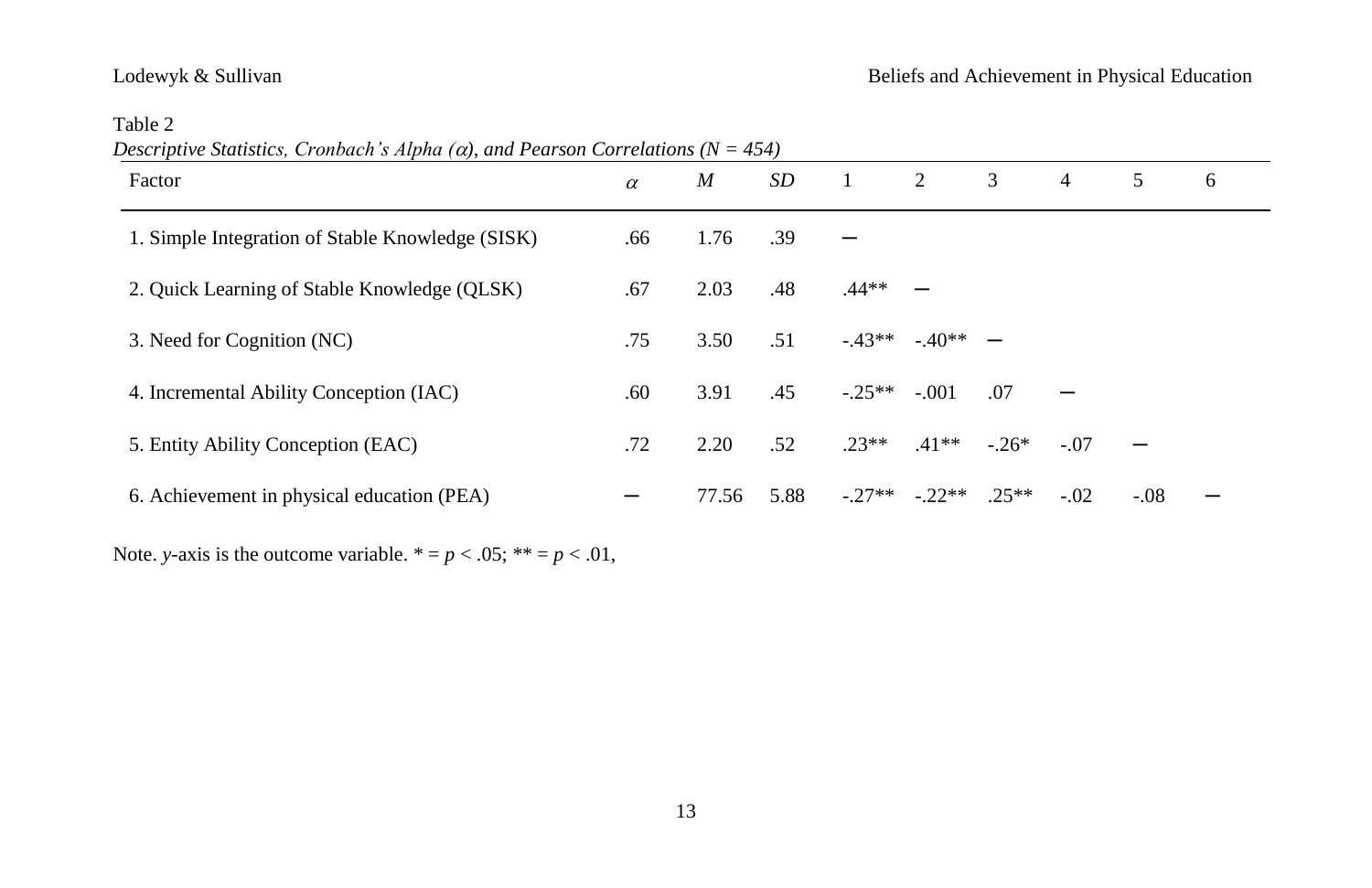# *Belief and Achievement Relations*

In line with our second objective, correlations between each of the belief variables were assessed. As depicted in Table 2, with the exception of IAC – which had negligible relations with each belief variable except for SISK – there were significant correlations ( $p < .01$ ) between each of the belief variables. The direction of the relationships met theoretical expectations. For example, the more students believed in SISK and QLSK the higher their EAC (.23, .41) and the lower their beliefs Need for Cognition (NC) (.-43, -.40). Higher SISK was also associated with lower IAC (-.25). Further, NC also had a statistically inverse relationship with EAC (-.26). Thus, a high belief in SISK and/or QLSK related to higher beliefs in EAC and lower beliefs in IAC and NC. Students with a belief in NC were prone to lower beliefs in EAC.

To discover the relative predictive strength of each independent variable a multiple regression  $(p < .05)$  was performed with each of the independent variables (IAC, EAC, NC, QLSK, SISK) entered simultaneously. Results revealed that the independent variables collectively predicted PEA  $[R^2 = .10, F(5, )$  $448$ ) = 9.75,  $p < .001$ ] however, when accounting for the shared variance of each other, only SISK ( $\beta$  = .-.19,  $p < .001$ ) and NC ( $\beta$  = .13,  $p = .02$ ) significantly predicted PEA. QLSK ( $\beta$  = -.09, *p* = .08), IAC ( $\beta$  = -.07, *p* = .11), and EAC ( $\beta$  =  $.03, p = .53$ ) did not. Thus, collectively ability conceptions (IAC, EAC), beliefs about knowledge (QLSK, SISK), and need for cognition (NC) predicted achievement in physical education (PEA) yet individually, only beliefs about the simple integration of stable knowledge (SISK) and the need for cognition (NC) did.

# *Developmental Differences*

The final objective of this study was to determine developmental differences in beliefs about knowledge, ability and the need for cognition. Differences (see Table 3) were examined across the four years of undergraduate study using a multivariate analysis of variance (MANOVA). Examination of Levene's test for equality of error variances revealed that the data upheld this assumption for the MANOVA. A main effect for year-of-study was evident  $[F(15, 1231.6) = 5.80, p$  $< .001$ ,  $\eta^2 = .06$ ]. Post-hoc one-way ANOVA tests ( $p < .05$ ) indicated that, with the exception of EAC  $[F(3, 450) = 1.47, p = .22, \eta^2 = .01]$ , there were statistical decreases in SISK  $[F(3, 450) = 10.24, p < .001, \eta^2 = .06]$ , QLSK  $[F(3, 450) = 5.55$ ,  $p = .001$ ,  $p^2 = .04$ ] and IAC  $[F(3, 450) = 8.38, p < .001, \eta^2 = .05]$  and increases in NC  $[F(3, 450) = 8.01, p < .001, \eta^2 = .05]$ . Thus, during students' four years of undergraduate study, SISK, QLSK, and NC matured, IAC decreased, and EAC did not change.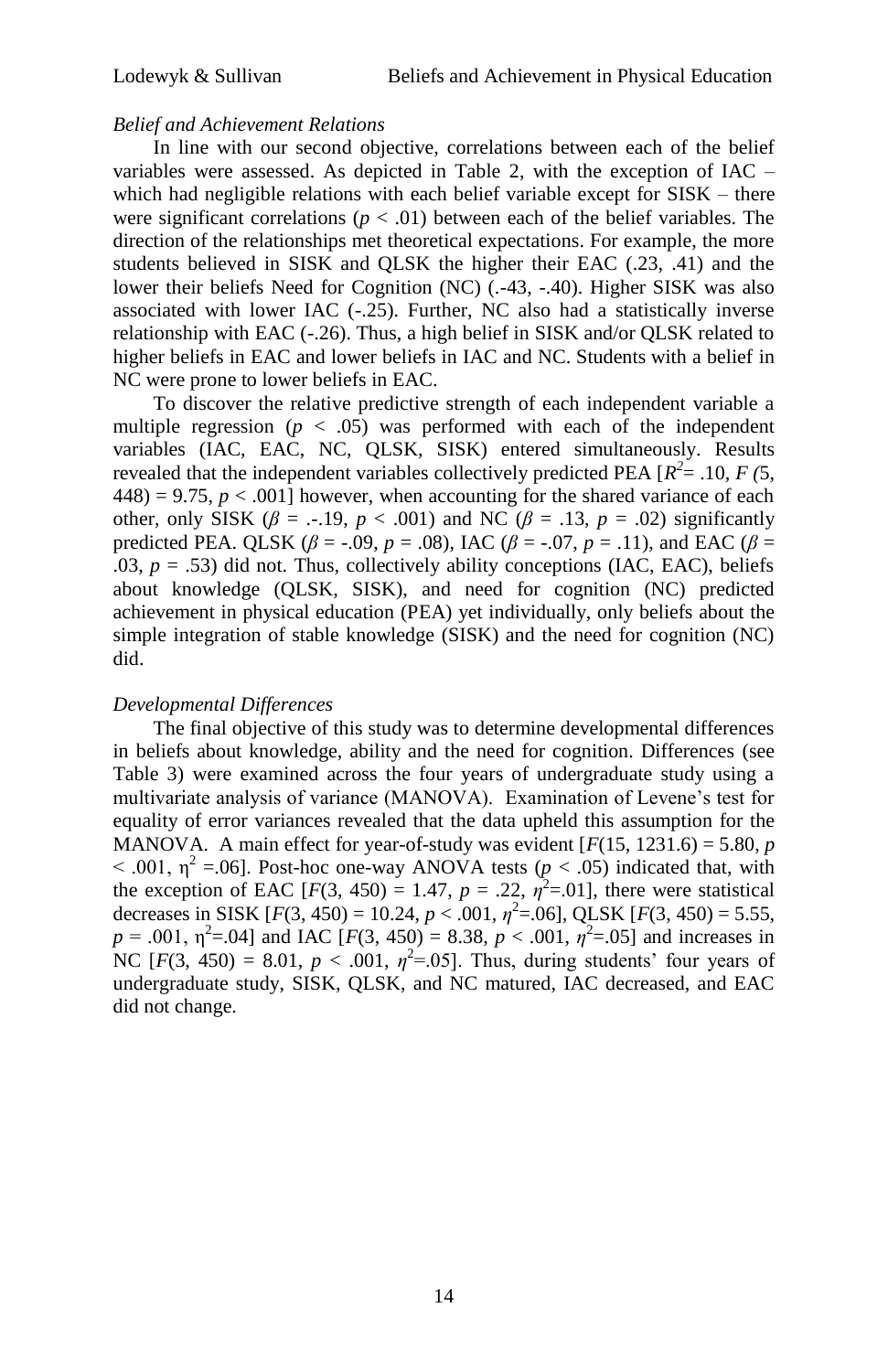Table 3

| Means and Standard Deviations () for Beliefs by Year in Undergraduate Study |  |
|-----------------------------------------------------------------------------|--|
|                                                                             |  |

| $\cdots$<br>Factor                        | Year 1     | Year 2     | Year 3     | Year 4     |
|-------------------------------------------|------------|------------|------------|------------|
| 1. Simple Integration of Stable Knowledge | 1.93(0.43) | 1.72(.33)  | 1.78(.39)  | 1.62(.36)  |
| 2. Quick Learning of Stable Knowledge     | 2.19(0.51) | 2.07(0.47) | 2.00(0.49) | 1.92(0.42) |
| 3. Need for Cognition                     | 3.30(0.48) | 3.47(.52)  | 3.51(.49)  | 3.65(.49)  |
| 4. Incremental Ability Conception         | 4.06(0.44) | 4.04(0.41) | 3.81(0.42) | 3.89(.50)  |
| 5. Entity Ability Conception              | 2.17(.54)  | 2.15(0.49) | 2.26(.52)  | 2.16(.51)  |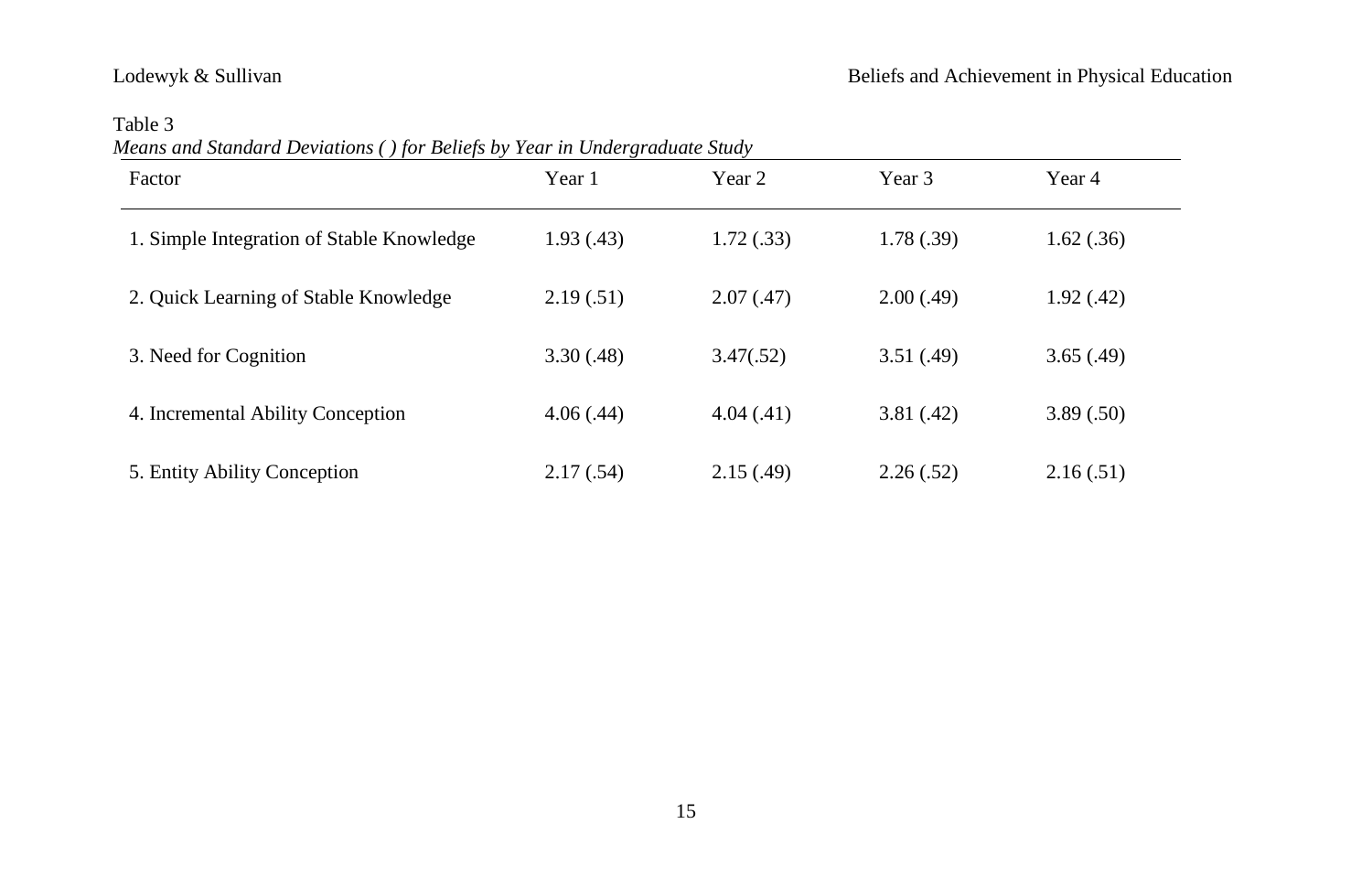In summary, results of our first objective revealed the emergence of two conceptually clear factors with satisfactory fit indices and internal consistency coefficients. Second, students with high values in SISK and QLSK were prone to having higher EAC and lower IAC and NC. Further, students with a higher NC tended to believe less in EAC. Third, SISK and NC predicted achievement. Finally, there were changes across the four years of undergraduate study in each belief with the exception of EAC. NC, SISK, and QLSK matured whereas, contrary to expectation, IAC decreased.

# **Discussion**

To recapitulate, this study had four objectives. First, the factor structure and psychometric properties of a new quantitative measure for assessing beliefs about epistemology in university physical education students was assessed. Second, the validity of beliefs about knowledge and the need for cognition were assessed by exposing statistical associations among these beliefs and ability conceptions. Third, predictive relations between students' achievement in physical education and their beliefs about knowledge, ability, and the need for cognition were determined. Finally, developmental differences in beliefs about knowledge, ability, and need for cognition were examined across the years of undergraduate study.

Two conceptually clear factors with satisfactory fit indices and internal consistency coefficients emerged from this study. These were the Simple Integration of Stable Knowledge (SISK) and the Quick Learning of Stable Knowledge (QLSK). This finding and those in other domains (Muis et al., 2006) appear to indicate that the unique features (e.g., structure, knowledge, curriculum, pedagogy, and context) of undergraduate physical education might have contributed to the emergence of QLSK and SISK in this study. These results add support for the role of beliefs about knowledge (SISK, QLSK) as an adequately valid construct for which to account in university physical education. This was reflected in: (1) exploratory and confirmatory factor analysis, (2) satisfactory internal consistencies, (3) statistical and conceptual relations with need for cognition and ability conceptions, and (4) the statistical (though moderate at best) predictive strength of achievement in physical education.

The finding that students with more sophisticated beliefs about the simplicity and stability of knowledge performed better prompt the assertion that students with less mature beliefs about knowledge may over-emphasize the necessary factual information, right and wrong answers, and memorization for succeeding academically in physical education and other domains. Our findings corroborate other research in various educational domains (e.g., Lodewyk, 2007; Schommer, 1990) including physical education (e.g., Cothran & Kulinna, 2006; Lodewyk, 2009) reporting links between holding simplistic beliefs about knowledge and achievement. Physical education students espousing beliefs that knowledge is stable and simply integrated could be biased towards learning facts, seeking a correct answer, or only approaching challenges one way rather than comprehending the ambiguities and respecting the relativity of the content. Consequently, those students may inadequately integrate concepts with prior knowledge and across disciplines or domains or fail to persevere when faced with learning difficulties. This is partially substantiated by Cothran and Kulinna's (2006) study with adolescents in physical education that linked students who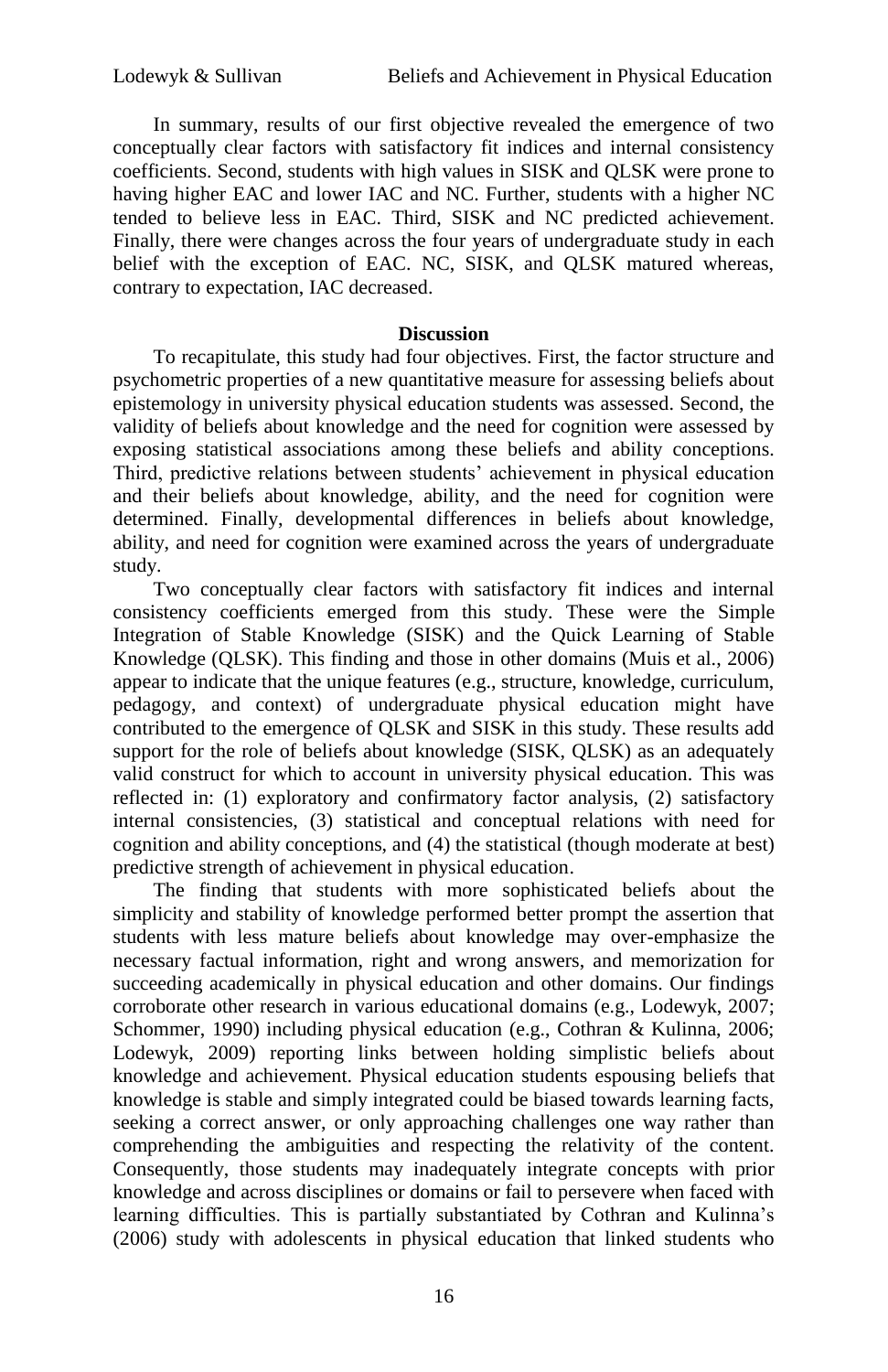failed to be inquisitive (questioning) or to construct their own knowledge with beliefs that the teacher was the sole source of knowledge and was primarily responsible for their learning. Further, students holding beliefs that knowledge is simple and stable or unchanging might be less prone to perseverance and mastery learning and more susceptible to oversimplifications and reliance on peercomparisons for setting personal success standards (Muis et al., 2006). Future research that specifically targets differences in beliefs about knowledge between physical education and other domains would be useful.

The need for cognition in this study predicted achievement after accounting for the influence of incremental and entity ability conceptions. This adds to other research noting the importance of knowledge (Dodds, Griffin, & Placek, 2001) and cognitive processing (Solmon, 2006) in physical education. The need for cognition in our study also related negatively to entity ability conceptions and both of the knowledge belief constructs. Crowson (2003) reported similar relations between the need for cognition and beliefs in the simplicity and stability of knowledge in research among university students representing several majors. Our research signals that students with a keen desire to become cognitively involved, while holding beliefs that knowledge is complex, alterable, relative, and ambiguous, tend to perform better in undergraduate physical education. Holding less mature beliefs about knowledge may be especially destructive on tasks that have less structure which students generally perceive as more difficult and that place more demands on reflective judgment capabilities (Bendixen, Dunkle, & Schraw, 1994; Lodewyk, 2007).

In reference to ability conceptions, the potentially harmful influence of entity beliefs was more noteworthy in this study than were the useful effects of incremental conceptions. Students endorsing an incremental view of ability had lower beliefs in the simple integration of SISK while those espousing an entity conception of ability had less sophisticated beliefs about knowledge and a lower need for cognition. This combination of beliefs might predispose students to performance failure by prompting them to underemphasize the role of cognition and to approach knowledge with inadequate awareness of its complexity and relativity and the importance of integration, reasoned argumentation, perseverance, adaptability, and self-regulation. We concur with Ommundsen's (2003) assertion that conceiving of ability as an entity may reduce physical education students' perceived control, increase their anxiety, prompt them to use self-handicapping strategies to avoid the appearance of failure, and subsequently undermine their competence and satisfaction in physical education.

In relation to our fourth query, the need for cognition, and beliefs about knowledge matured across the four years of undergraduate study. This complements other reports that beliefs about personal epistemology (Muis et al., 2006), ability (Li et al., 2005) and need for cognition (Cacioppo, Petty, Feinstein & Jarvis, 1996) develop with age. For example, Schommer (1993) reported that high school students' beliefs in the simplicity and certainty of knowledge and speed of learning improved over the course of their education. Of course, as Hofer (2000) cautions, some items may not be interpretable to early undergraduates. The finding that incremental beliefs decreased over time may reflect students increasing awareness that ability is not as malleable as they believed it was when they entered university. This research is useful for both physical education students and professors in university settings. Being more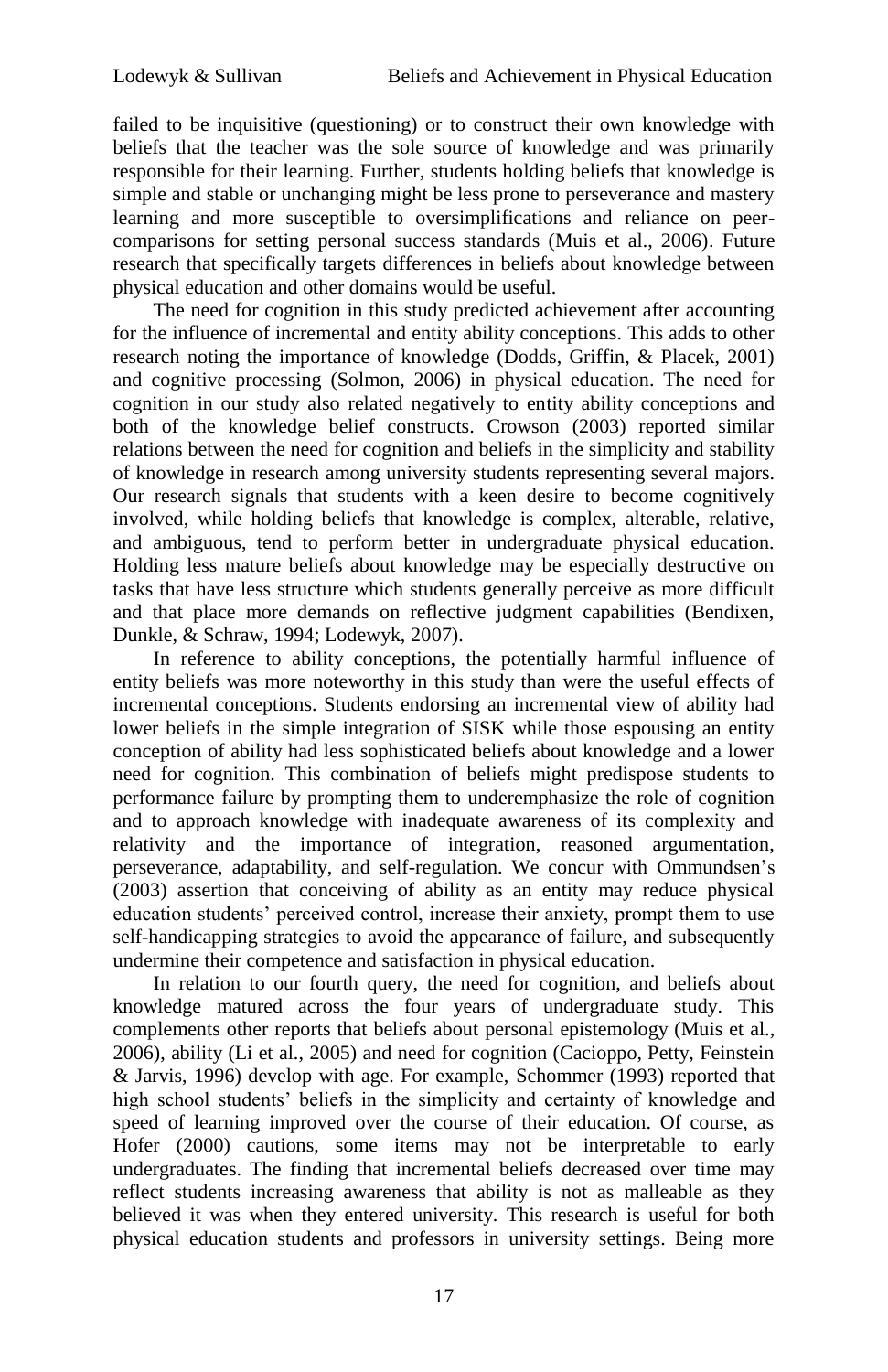aware of what are more or less availing beliefs about knowledge, ability, and the need for cognition, how they are linked to achievement and a host of learning factors, and of its related factors, and how they tend to mature across the years in post-secondary education can help students and professors foster their development. For example, in the content they teach and the problems that they design and assign, professors might consider clearly showing students how complex, ambiguous, multi-dimensional, and evolving knowledge is and how useful cognitive processing procedures (e.g., use of learning strategies) can be on improved problem-resolution and overall achievement. A longitudinal investigation of developmental changes in beliefs about knowledge, ability and cognition in physical education students is welcomed.

In conclusion, post-secondary education is a critical period for considering multiple alternatives to problems, practicing reflective judgments, recognizing associations within and across domains, and gaining awareness that ability is alterable through effort and self-regulation. This study provides evidence for including beliefs about knowledge and the need for cognition to existing constructs like motivational profiles, ability conceptions, and goal orientations as achievement-related factors that need to be considered within physical education. Physical education students who view cognition as unimportant or knowledge as simple, factual, and unchanging may be prone to underestimating the complexity of the domain and of the learning tasks within it which might curtail effective engagement and self-regulated learning by restricting necessary cognitive processing and compromising achievement.

### **References**

- Alexander, P.A. & Judy, J.E. (1988). The interaction of domain-specific and strategic knowledge in academic performance. *Review of Educational Research, 58*, 375-404.
- Alexander, P.A., Schallert, D. L., & Hare, V. C. (1991). Coming to terms: How researchers in learning and literacy talk about knowledge. *Review of Educational Research, 61*, 315-343.
- Bandura, A. (1986*). Social foundations of thought and action: A social cognitive theory.* Englewood Cliffs, NJ: Prentice Hall.
- Baxter Magolda, M.B. (2002). Epistemological reflection: The evolution of epistemological assumptions from age 18 to 30. In B.K. Hofer & P.R. Pintrich (Eds.), *Personal epistemology: The psychology of beliefs about knowledge and knowing* (pp 89-102). Mahwah, NJ: Lawrence Erlbaum Associates, Inc.
- Bendixen, L.D., Dunkle, M.E. & Schraw, G. (1994). Epistemological Beliefs and Reflective Judgment. *Psychological Reports, 75*, 1595-1600.
- Biddle, S.J., Wang, J.C., Chatzisarantis, N.L., & Spray, C.M. (2003). Motivation for physical activity in young people: Entity and incremental beliefs about athletic ability. *Journal of Sport Sciences*, *21*, 973-989.
- Braten, I. & Stromso, H.I. (2005). The relationship between epistemological beliefs, implicit theories of intelligence, and self-regulated learning among Norwegian post-secondary students. *British Journal of Educational Psychology, 75*, 539-565.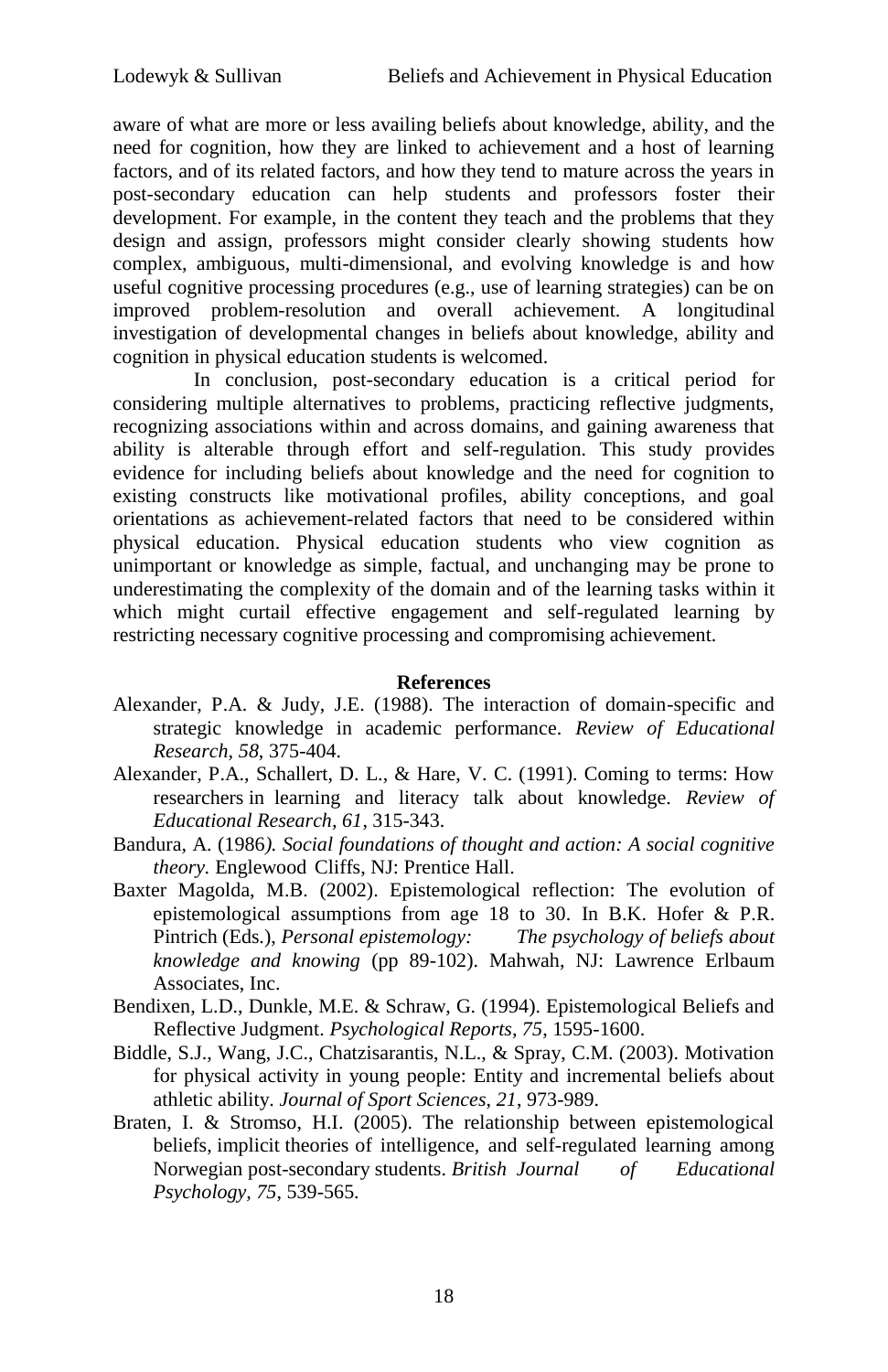- Browne, M.W., & Cudeck, R. (1993). Alternative ways of assessing model fit. In K.A. Bollen and J.S. Long (Eds.), *Testing Structural Models.* pp 136-162. Newbury Park: Sage.
- Buehl, M.M., Alexander, P. A. & Murphy, P.K. (2002). Beliefs about schooled knowledge: Domain specific or Domain General? *Contemporary Educational Psychology, 27*, 415-449.
- Cacioppo, J.T., Petty, R.E., Feinstein, J.A., & Jarvis, W.B. (1996). Dispositional differences in cognitive motivation: The life and times of individuals varying the need for cognition. *Psychological Bulletin, 119,* 197-253.
- Chan, K. & Elliott, R. G. (2004). Epistemological beliefs across cultures: Critique and analysis of beliefs structure studies. *Educational Psychology, 24*(2), 123-142.
- Chi, M.T.H., Feltovich, P.J., & Glaser, R. (1981). Categorization and representation of physics problems by experts and novices. *Cognitive Science, 5*, 121-152.
- Cothran, D.J. & Kulinna, P.H. (2006). Students' perspectives on direct, peer, and inquiry teaching strategies. *Journal of Teaching in Physical Education, 25*, 166-181.
- Crowson, M.H. (2003). *Do need for cognition, need for closure, and learning beliefs predict beliefs about the simplicity and certainty of knowledge: Specifying intra-individual factors associated with epistemic change.* Paper presented at the Annual Meeting of the American Educational Research Association (AERA), Chicago.
- Dodds, P., Griffin, L.L., & Placek, J.H. (2001). A selected review of the literature on development of learners' domain-specific knowledge [Special Issue]. *Journal of Teaching in Physical Education, 20*, 301-313.
- Dweck, C.S., & Leggett, E.L. (1988). A social-cognitive approach to motivation and personality. *Psychological Review, 95*, 256-273.
- Ferguson, E., & Cox, T. (1993). Exploratory factor analysis: A users' guide. *International journal of selection and assessment, 1*(2), 84-94.
- Fry, M.D. & Duda, J.L. (1997). A developmental examination of children's understanding of effort and ability in physical and academic domains. *Research Quarterly for Exercise and Sport, 68,* 331-344.
- Hare, M., & Graber, K. (2000). Student misconceptions during two invasion game units in physical education: a qualitative investigation of student thought processing. *Journal of Teaching in Physical Education, 20,* 55-77.
- Henson, R. K. & Roberts, J.K. (2006). Use of exploratory factor analysis in published research: Common errors and some comment on improved practice. *Educational and Psychological Measurement, 66,* 393-416.
- Hofer, B.K. (2002). Dimensionality and disciplinary differences in personal epistemology. *Contemporary Educational Psychology, 25,* 378-405.
- Hofer, B. (2001). Personal epistemology research: Implications for learning and teaching. *Journal of Educational Psychology Review, 13*, 353-383.
- Hofer, B.K., & Pintrich, P.R. (1997). The development of epistemological theories: Beliefs about knowledge and knowing in relation and relation to learning. *Review of Educational Research, 67*, 88-140.
- Hofer, B.K. & Pintrich, P.R. (Eds.) (2002). *Personal epistemology: The psychology of beliefs about knowledge and knowing.* Mahwah, NJ: Lawrence Erlbaum Associates, Inc.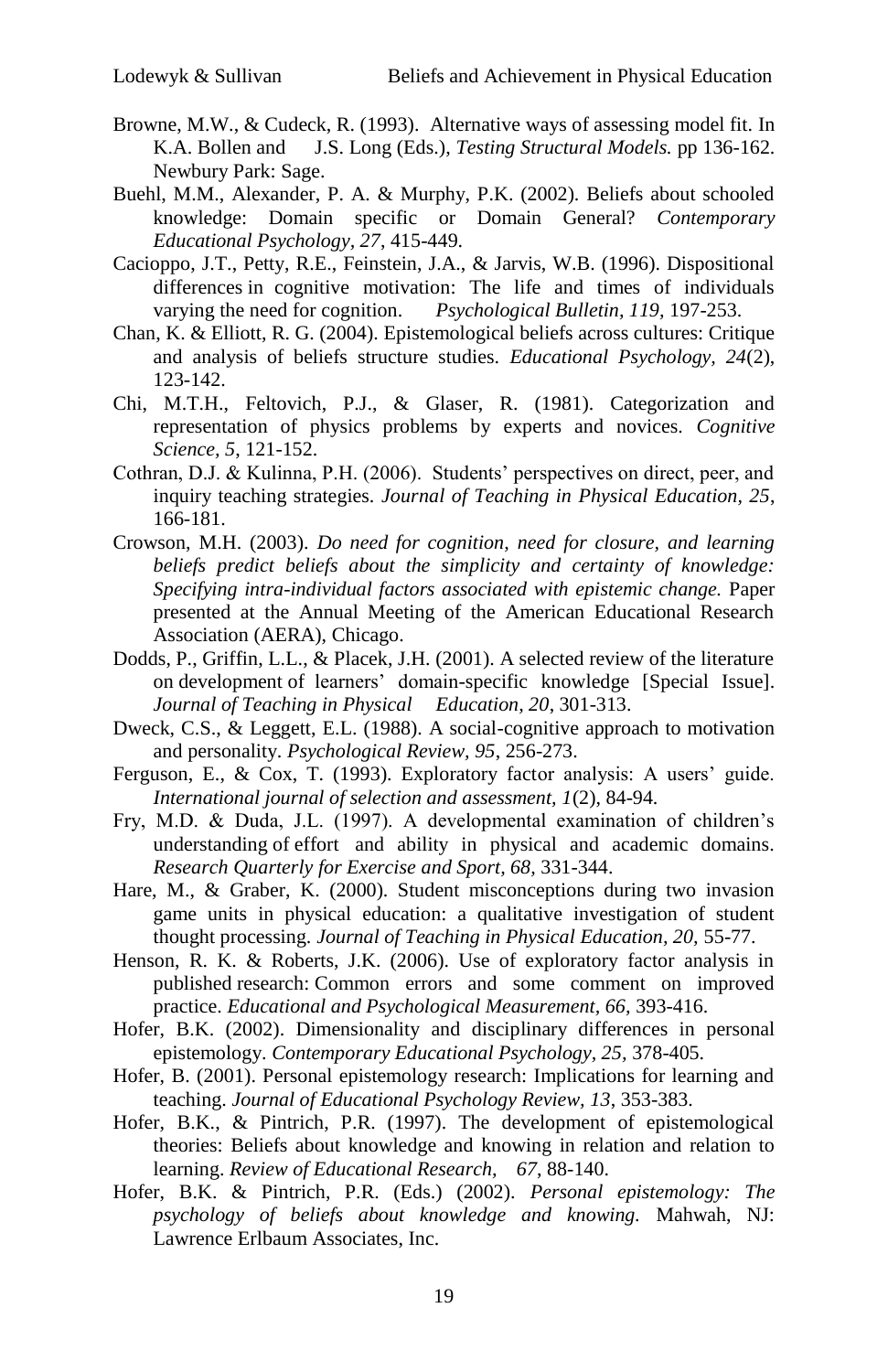- Hu, L. & Bentler, P.M. (1999). Cut off criteria for fit indexes in covariance structure analysis: Conventional criteria versus new alternative. *Structural Equation Modeling, 6,* 1-55.
- International Council for Sport, Health, Physical Education, Recreation, and Dance. *Global Standards for Professional Preparation of Physical Educators.* Retrieved from <http://ichpersd.org/index.php/standards/international-standards> on June 25, 2010.
- Kardash, C.M., & Scholes, R.J., (1996). Effects of preexisting beliefs, epistemological beliefs, and need for cognition on interpretation of controversial issues*. Journal of Educational Psychology, 88,* 260-271.
- Keating, X. D., Guan, J., Ferguson, R. H., Chen, L., & Bridges, D. M. (2008). Physical education teacher attitudes toward Fitness Tests Scale: Crossrevalidation and modification. *Measurement in Physical Education and Exercise Science, 12*, 72-87.
- Kitchener, K.S., & King, P.M. (1981). Reflective judgment: Concepts of justification and their relationship to age and education. *Journal of Applied Developmental Psychology, 2,* 89-116.
- Li, W., Lee, A.M. & Solmon, M.A. (2005). Relationships among dispositional ability conceptions, intrinsic motivation, perceived competence, experience, persistence, and performance. *Journal of Teaching in Physical Education, 24*, 51-65.
- Lodewyk, K.R. (2007). Investigating relations between academic achievement and epistemological beliefs in secondary school students. *Educational Psychology, 27*, 1-21.
- Lodewyk, K.R. (2009). Exploring relations among achievement and beliefs about epistemology and ability in high school physical education students. *The Physical Educator*, *66*(3), 124-138.
- Lodewyk, K. R. & Winne, P.H. (2005). Relations between the structure of learning tasks, achievement, and changes in self-efficacy in secondary students. *Journal of Educational Psychology*, *97*, 3-12.
- Loewenthal, K. M. (1996). *An introduction to psychological tests and scales*. London: UCL Press Limited.
- McPherson, S. L., & Kernodle, M.W. (2003). Tactics, the neglected attribute of expertise. In J.L. Starkes & K.A. Ericsson (Eds.), *Expert performance in sports: Advances in research on sport expertise* (pp. 137-167). Windsor, ON: Human Kinetics.
- Muis, K.R., Bendixen, L.D., & Haerle, F.C. (2006). Domain-generality and domain-specificity in personal epistemology research: Philosophical and empirical reflections in the development of a theoretical framework. *Educational Psychology Review*, *18*, 3-54.
- Nussbaum, E.M. & Bendixen, L.D. (2003). Approaching and avoiding arguments: The role of epistemological beliefs, need for cognition, and extraverted personality traits. *Contemporary Educational Psychology, 28*, 573-595.
- Ommundsen, Y. (2001). Pupils' affective responses in physical education: the influence of implicit theories of the nature of ability. *European Physical Education Review, 7*, 219-242.